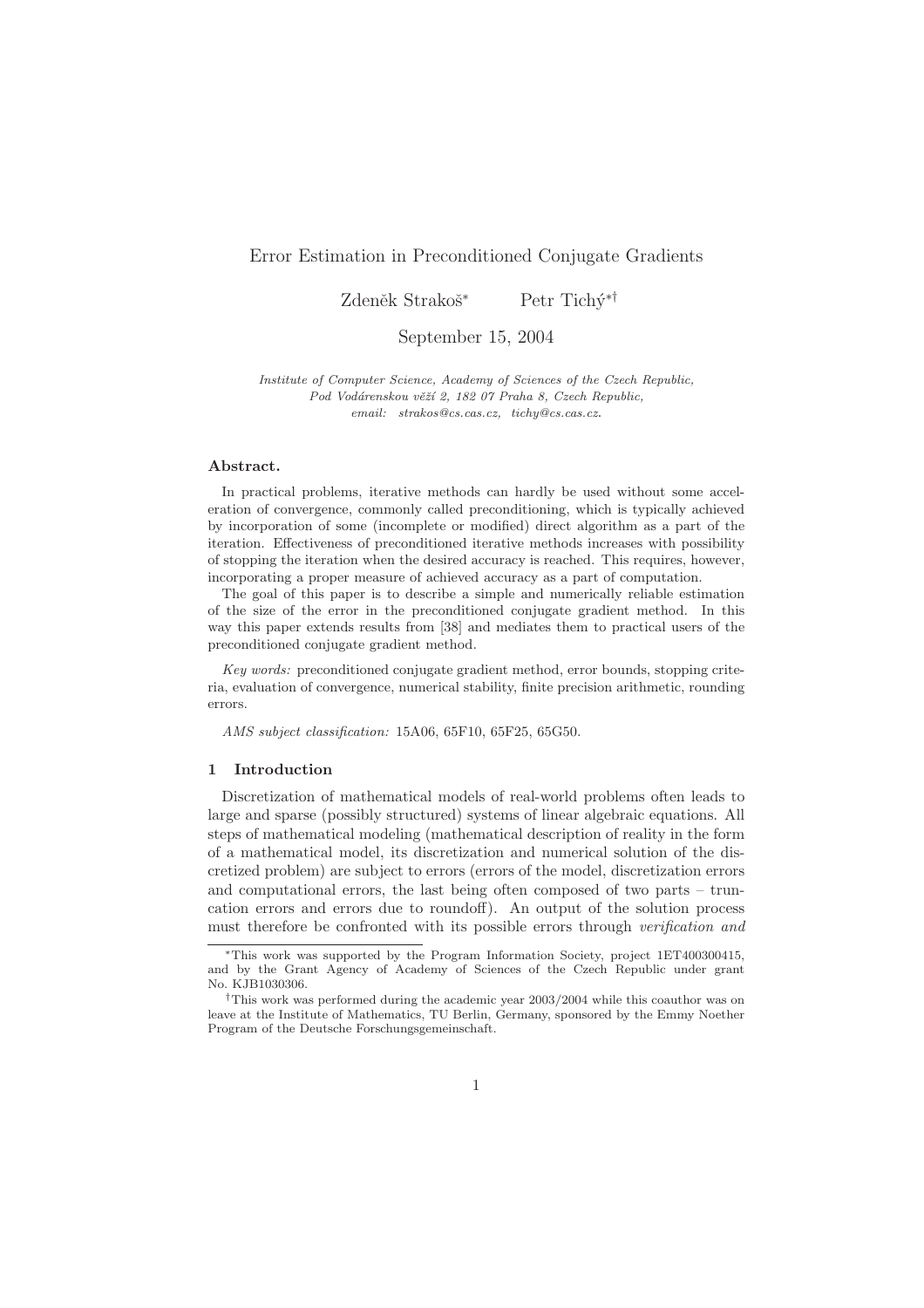validation. While verification addresses the question – whether and how accurately the obtained (approximate) solution conforms to the mathematical model, validation deals with the more general question  $-$  to which extent the whole modeling process represents the modeled reality (for a recent discussion of these fundamental topics we refer to [7]). It is desirable that the errors of the model, discretization errors and computational errors are in some balance. They do not need to be of the same order; the discretization and computational errors should not significantly contribute to the total error and affect negatively the validation process [7].

When the linear algebraic systems arising from mathematical modeling are very large (of orders of hundreds of thousands or millions of unknowns), preconditioned iterative methods are taking ground over the purely direct methods. Iterative methods can in very large scale computations exploit a fundamental advantage – they can increase effectiveness of the whole solution process by stopping the iteration when the desired accuracy (as compared to the discretization error) is reached (cf. [1, 4]). This requires, however, a cheap and reliable evaluation of convergence, which is the essential ingredience for choosing proper stopping criteria.

In this paper we consider a system of linear algebraic equations

$$
(1.1)\t\t\t Ax = b
$$

where A is a symmetric positive definite n by n matrix and b is n-dimensional vector (for simplicity of notation we consider A, b real; all results presented here can trivially be extended to the complex case). For such systems the preconditioned conjugate gradient method [22, 26, 34, 41] represents in most large scale cases a good choice. A goal of this paper is to summarize and discuss evaluation of convergence in the preconditioned conjugate gradient method. In particular, we will focus on estimating the A-norm of the error.

Estimating the A-norm of the error in the conjugate gradient method was subject of many papers, reports and subsections in the books. History and various aspects of estimating the A-norm of the error in the unpreconditioned conjugate gradient method were thoroughly described in [38]. The formulas presented in [38] were published (in some form) previously, e.g. in [22, 12] and [6]. The original contribution of [38] consists, to our opinion, in providing theoretical justification for practical use of the error estimates and in putting different estimates in the proper context. Our present paper extends the results from [38] to the preconditioned conjugate gradient method. A need for such paper can be seen from [6, Section 6] or [1, Section 3], which thoroughly and extensively examine estimating error norms in the preconditioned conjugate gradients. Both papers [6, 1] present interesting original results and offer new insight into the error estimation in the preconditioned conjugate gradients. They do not consider, however, an influence of rounding errors. All derivations in [6, Section 6] or [1, Section 3] assume exact arithmetic. Consequently, they unrealistically assume preserving orthogonality, and the results are based on exploiting the finite termination property, i.e., on getting the exact solution in a finite number of steps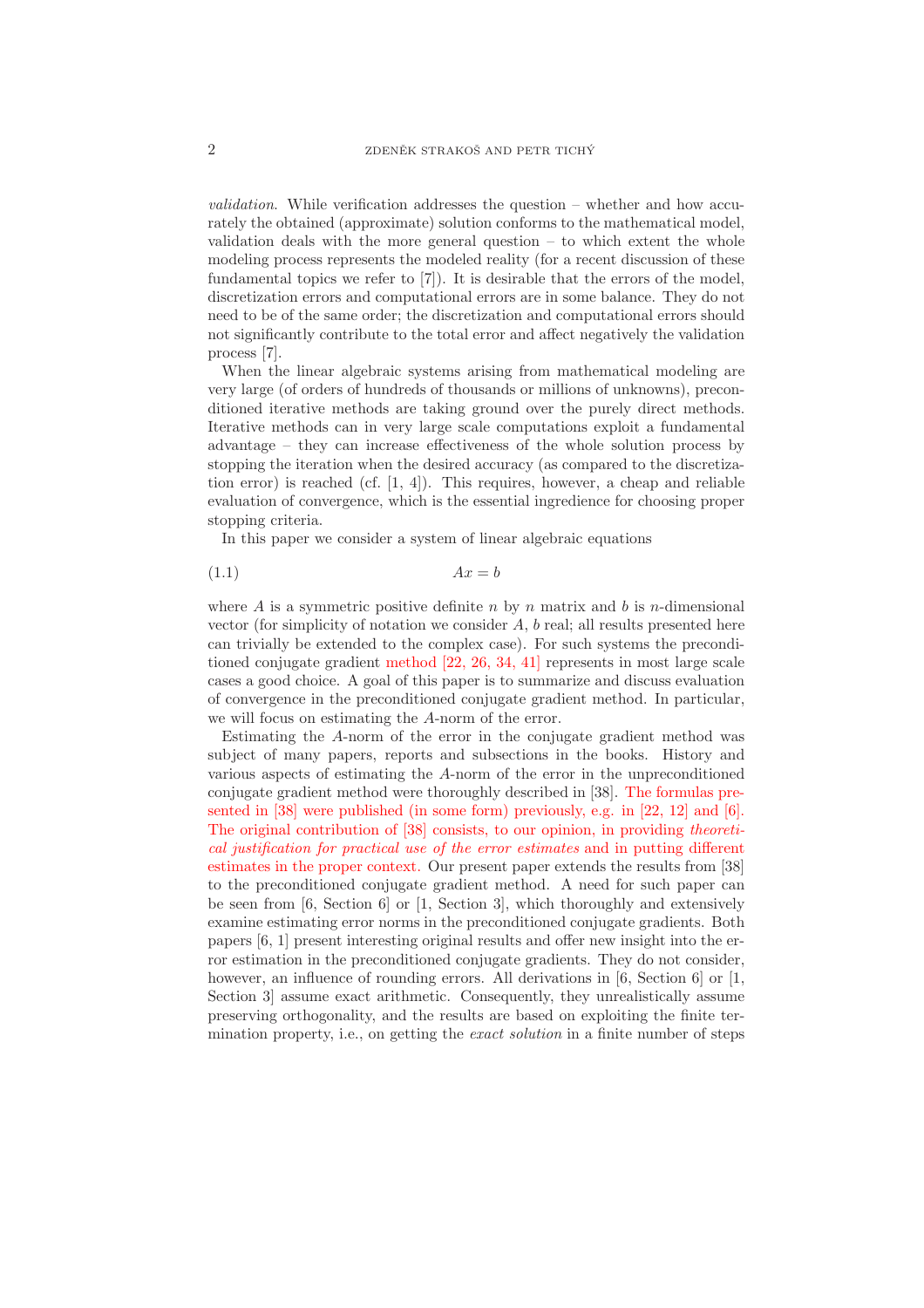(which does not exceed the dimension of the problem). These assumptions are clearly drastically violated in most practical computations. In order to be widely used, practical error estimators need a proper justification including a thorough analysis of rounding error effects (for a related discussion, see [38] and also [16]).

Section 2 summarizes fundamentals of the conjugate gradient method and briefly recalls several possible ways of convergence evaluation. Section 3 presents a simple estimate for the A-norm of the error in the preconditioned conjugate gradient method. Section 4 deals with numerical stability of the proposed estimate and section 5 contains numerical experiments which demonstrate its effectivity and possible drawbacks. The paper ends with concluding remarks.

#### 2 Fundamentals of convergence evaluation

The conjugate gradient method (CG) [22] belongs to the class of the so-called Krylov subspace methods. Starting with an initial approximation  $x_0$ , it constructs the subsequent approximations  $x_j$ ,  $j = 1, 2, \ldots$  to the solution x on the linear manifolds

$$
(2.1) \t\t x_j \in x_0 + \mathcal{K}_j(A, r_0)
$$

where

$$
\mathcal{K}_j(A, r_0) = \text{span}\{r_0, Ar_0, \dots, A^{j-1}r_0\}
$$

represents the jth Krylov subspace,  $r_0 = b - Ax_0$ . CG determines its approximations by orthogonal projections, i.e., the residual  $r_i = b - Ax_i$  of the jth approximate solution is orthogonal to the jth Krylov subspace  $\mathcal{K}_i(A, r_0)$ . This means that  $x_i = x_0 + y_i$  can be obtained from the solution  $y_i$  of the j-dimensional problem

(2.2) 
$$
P_j\{r_0 - Ay\} = 0,
$$

where  $P_i$  stands for the orthogonal projection onto  $\mathcal{K}_i(A, r_0)$ , and  $y \in \mathcal{K}_i(A, r_0)$ (the operator A is in (2.2) restricted to  $\mathcal{K}_i(A, r_0)$ ). It is well known [22] that, until  $x_i$  converges to the exact solution x (which must in the absence of roundoff happen in at most *n* steps),  $x_j$  is uniquely determined by (2.2).

In practical problems we hope that the acceptable approximate solution is attained for  $j$  much smaller than the dimension of the problem  $n$ . Thus, CG represents a typical model-reduction approach, in which the original problem (represented by the large discretized model) is reduced (here by restriction and orthogonal projection onto the Krylov subspace) to the problem of much smaller dimension. The resulting reduced problem determines the approximate solution. Quality of the approximate solution depends on the amount of significant information about the original problem passed to the reduced problem.

The condition  $(2.2)$  is equivalent to the minimization of the A-norm of the error over the manifold  $(2.1)$ . The j<sup>th</sup> CG approximation is therefore uniquely determined by the minimizing condition

(2.3) 
$$
||x - x_j||_A = \min_{u \in x_0 + \mathcal{K}_j(A, r_0)} ||x - u||_A,
$$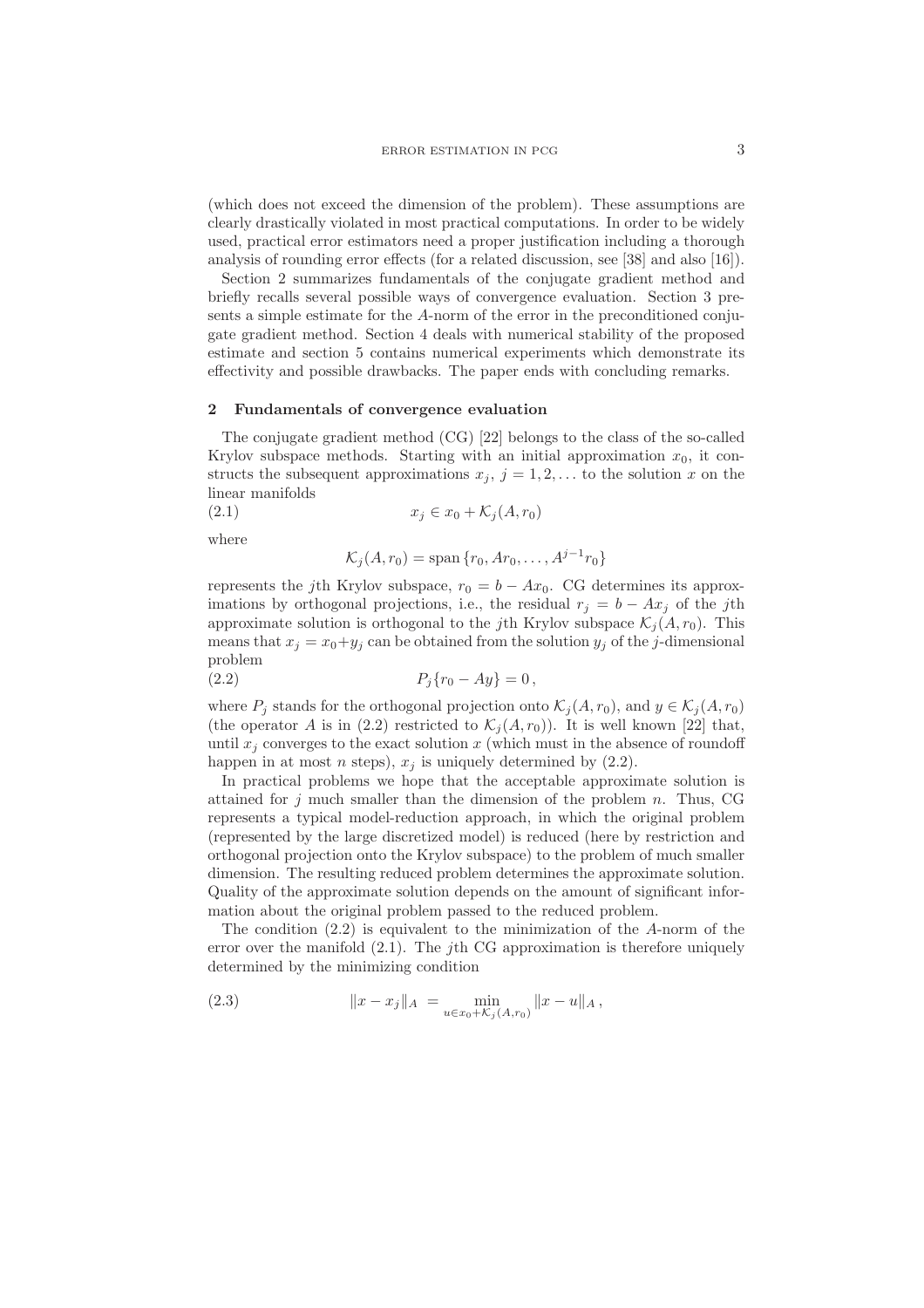where (2.4)  $\|x - u\|_A = (x - u, A(x - u))^{\frac{1}{2}}$ .

The A-norm of the error on the algebraic level (2.4) typically has a counterpart in the original real-world problem. In some applications it can be interpreted as the discretized measure of energy which is to be minimized see, e.g. [1, 4]. Then CG with stopping criterion based on the A-norm of the error consistently reduces large discretized models to small ones. In other applications (such as in image processing) the Euclidean norm of the error  $||x - x_i||$  plays an important role. In this paper we focus in particular on estimating the A-norm of the error.

Hestenes and Stiefel [22] considered the A-norm of the error a possible candidate for measuring the "goodness" of  $x_i$  as an estimate of x. They showed that though it was impossible to compute the A-norm of the jth error without knowing the solution  $x$ , it was possible to estimate it. Later, and independently of [22], the idea of estimating errors in CG was promoted by Golub in relation to the problem of moments, Gauss quadrature and its modifications [10, 11]. A comprehensive summary of this approach was given in the papers coauthored with Meurant [14, 15].

In [38] it was shown that the lower bound for the A-norm of the error based on the Gauss quadrature is mathematically equivalent to the lower bound derived from the identity given by Hestenes and Stiefel in [22]. The estimate by Hestenes and Stiefel can be computed at a negligible cost of several floating point operations per iteration. Until the A-norm of the error reaches its ultimate level of accuracy, this estimate is numerically stable.

In [32, 3], backward error perturbation theory (see e.g. [30, 35, 2]) was used to derive a family of stopping criteria for iterative methods. In particular, given  $x_i$ , the relative norms  $\|\Delta A\|/\|A\| = \|\Delta b\|/\|b\|$  of the smallest perturbations  $\Delta A$ and  $\Delta b$  such that the *approximate solution*  $x_i$  represents the *exact solution* of the perturbed system

$$
(A + \Delta A) x_j = b + \Delta b
$$

can be computed by the normwise backward error

(2.5) 
$$
\frac{\|r_j\|}{\|A\| \|x_j\| + \|b\|}.
$$

This approach can be generalized in order to quantify levels of confidence in A and b, see [32, 3]. Normwise backward error is, as a base for stopping criteria, frequently recommended in the numerical analysis literature, see, e.g. [8, 23], and it is used and popularized by numerical analysts [29, 13]. Despite this effort, evaluating convergence is in most of scientific computations still sticked to the relative residual norm

$$
\frac{\|r_j\|}{\|r_0\|}.
$$

With  $x_0 = 0$ , it measures the relative norm  $\|\Delta b\|/\|b\|$  of the smallest perturbation  $\Delta b$  in the right-hand side b only (A is considered unperturbed) such that  $x_j$  is the exact solution of the perturbed system  $A x_j = b + \Delta b$ . For  $x_0 \neq 0$  (2.6)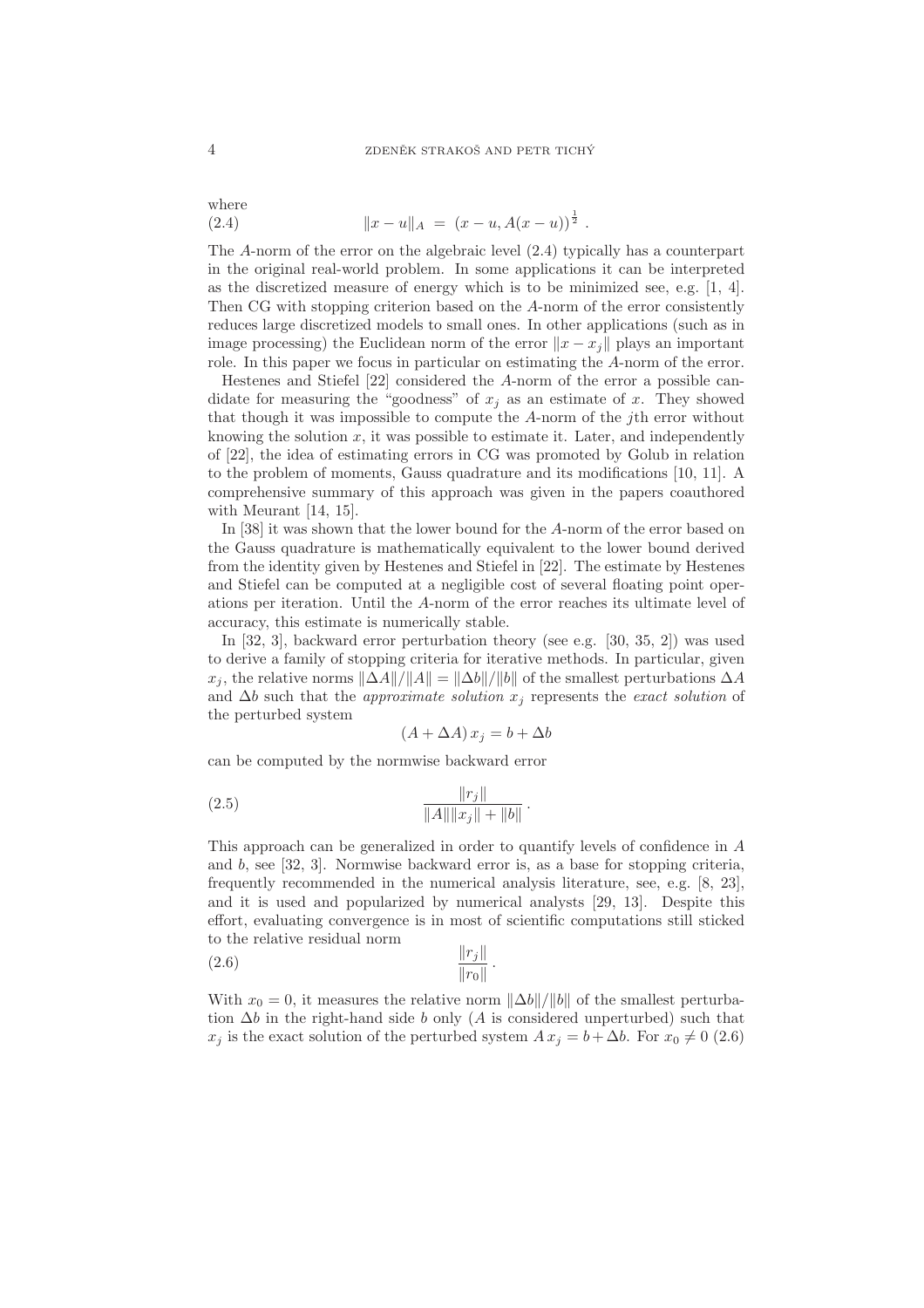strongly depends on the initial approximation  $x_0$  and can give a misleading information about convergence, see, e.g. [33]. For some additional information see also [5, 20].

We do not argue that the relative residual norm can not be useful. In some cases it is a proper quantity to be checked. Sometimes it is a part of more complex convergence considerations, e.g. in solving nonlinear systems or in numerical optimization. We do argue, however, that in many other cases, and in particular in numerical solving of partial differential equations, the relative residual norm is often uncritically used as the only measure of convergence.

Mathematically (ignoring effects of rounding errors), extension of the approaches mentioned above to preconditioned methods does not represent a problem, see, e.g., [29, 13]. Extension of the Gauss quadrature-based formulas for estimating the A-norm of the error in CG (algorithm CGQL [15]) to the preconditioned conjugate gradient method (PCG) was published in [27, 28] (algorithm PCGQL). In the following Section we deal with the extension of error estimates based on the Hestenes and Stiefel formula [22, 38].

## 3 PCG error estimates

In the standard view to preconditioning the CG method is thought of being applied to a "preconditioned" system

$$
\hat{A}\hat{x} = \hat{b},
$$

(3.2) 
$$
\hat{A} = L^{-1} A L^{-T}, \quad \hat{b} = L^{-1} b,
$$

where  $L$  represents a proper nonsingular (lower triangular) matrix, giving

ALGORITHM 1. *CG for* 
$$
\hat{A}\hat{x} = \hat{b}
$$

$$
\begin{aligned}\n\text{given } \hat{x}_0, \ \hat{r}_0 &= \hat{b} - \hat{A}\hat{x}_0, \\
\text{for } j = 0, 1, \ \dots \\
\gamma_j &= \frac{(\hat{r}_j, \hat{r}_j)}{(\hat{p}_j, \hat{A}\hat{p}_j)} \\
\hat{x}_{j+1} &= \hat{x}_j + \hat{\gamma}_j \,\hat{p}_j \\
\hat{r}_{j+1} &= \hat{r}_j - \hat{\gamma}_j \,\hat{A}\hat{p}_j \\
\hat{\delta}_{j+1} &= \frac{(\hat{r}_{j+1}, \hat{r}_{j+1})}{(\hat{r}_j, \hat{r}_j)}\n\end{aligned}
$$

 $\hat{p}_{j+1} = \hat{r}_{j+1} + \hat{\delta}_{j+1} \hat{p}_j$ 

end for.

Defining

(3.3) 
$$
\gamma_j \equiv \hat{\gamma}_j, \quad \delta_j \equiv \hat{\delta}_j,
$$

$$
x_j \equiv L^{-T}\hat{x}_j, \quad r_j \equiv L \hat{r}_j, \quad p_j \equiv L^{-T}\hat{p}_j, \quad s_j \equiv L^{-T}L^{-1}r_j \equiv M^{-1}r_j,
$$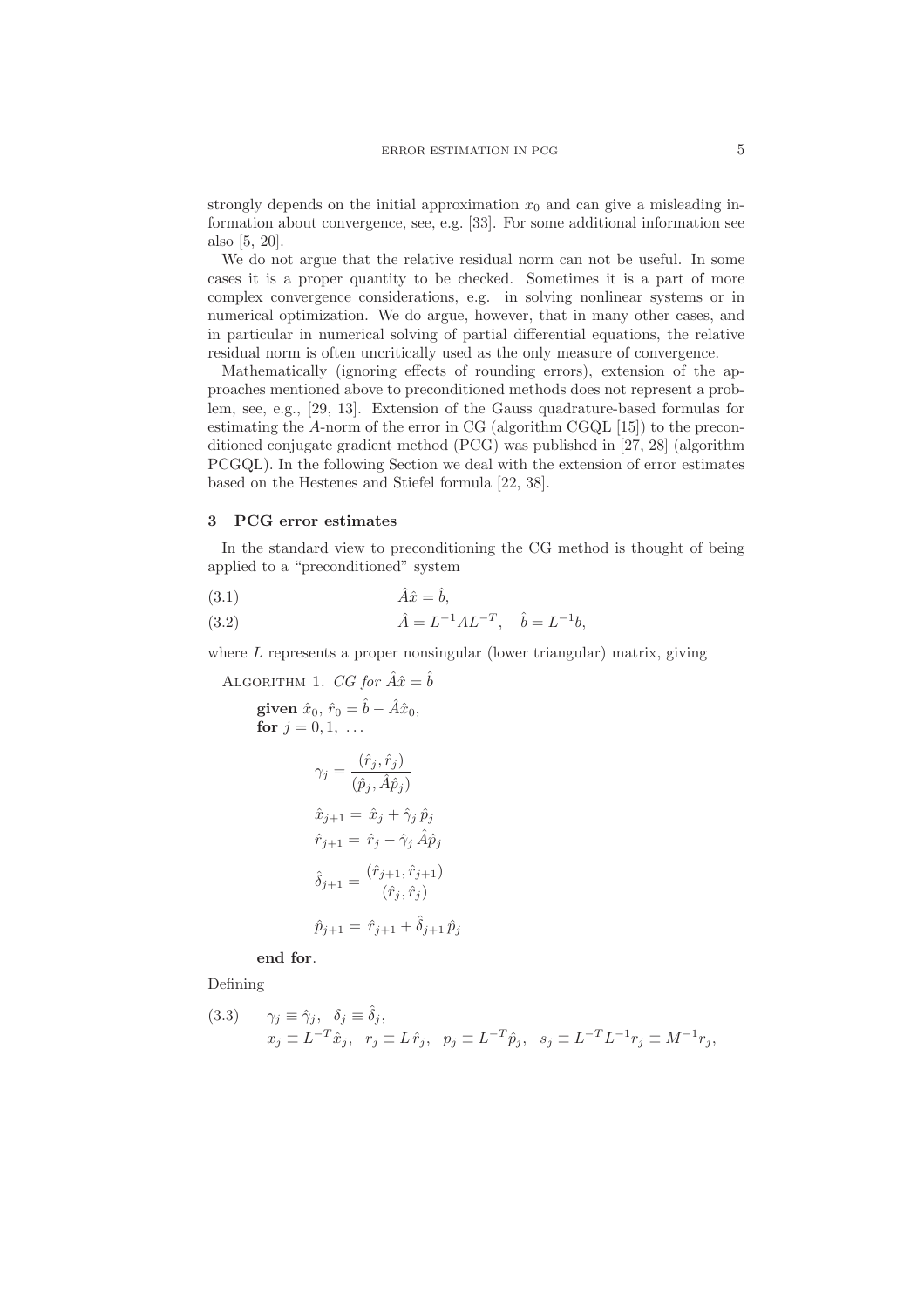(here  $x_j$  and  $r_j$  represent the approximate solution and residual for the original problem  $Ax = b$ , we obtain the standard version of the PCG method

ALGORITHM 2.  $PCG$  for  $Ax = b$ given  $x_0$ ,  $r_0 = b - Ax_0$ ,  $s_0 = M^{-1}r_0$ ,  $p_0 = s_0$ , for  $j = 0, 1, ...$  $\gamma_j = \frac{(r_j, s_j)}{\sqrt{r_j - 4r_j}}$  $(p_j, Ap_j)$  $x_{j+1} = x_j + \gamma_j p_j$  $r_{i+1} = r_i - \gamma_i Ap_i$  $s_{j+1} = M^{-1}r_{j+1}$  $\delta_{j+1} = \frac{(r_{j+1}, s_{j+1})}{(r_{j+1}, s_j)}$  $(r_j, s_j)$  $p_{i+1} = s_{i+1} + \delta_{i+1} p_i$ 

end for.

The preconditioner  $M = LL^T$ (3.4)

is chosen so that a linear system with the matrix  $M$  is easy to solve, while the matrix  $L^{-1}AL^{-T}$  should ensure fast convergence of CG. The last goal is fulfilled, e.g., when  $L^{-1}AL^{-T}$  is well conditioned (approximates the identity matrix) or has properly clustered eigenvalues. Here we emphasize that location as well as diameter of the clusters are important; improperly located clusters of very small diameter do not necessarily ensure fast convergence, see [21, 37]. Location of the clusters is sometimes omitted from consideration, and this leads to inaccurate or even false statements, which can be found in widespread literature.

### 3.1 Estimating the A-norm of the error

In PCG, the A-norm of the error can be estimated similarly as in ordinary CG. For a given d, the approximate solutions  $\hat{x}_i$  of the system (3.1) satisfy

(3.5) 
$$
\|\hat{x} - \hat{x}_j\|_{\hat{A}}^2 = \sum_{i=j}^{j+d-1} \hat{\gamma}_i \|\hat{r}_i\|^2 + \|\hat{x} - \hat{x}_{j+d}\|_{\hat{A}}^2,
$$

see [38, (4.4)]. Using (3.3),

$$
\|\hat{r}_j\|^2 = r_j^T L^{-T} L^{-1} r_j = r_j^T M^{-1} r_j = (r_j, s_j),
$$

and

$$
\|\hat{x} - \hat{x}_j\|_A^2 = (L^T x - L^T x_j)^T L^{-1} A L^{-T} (L^T x - L^T x_j) = \|x - x_j\|_A^2.
$$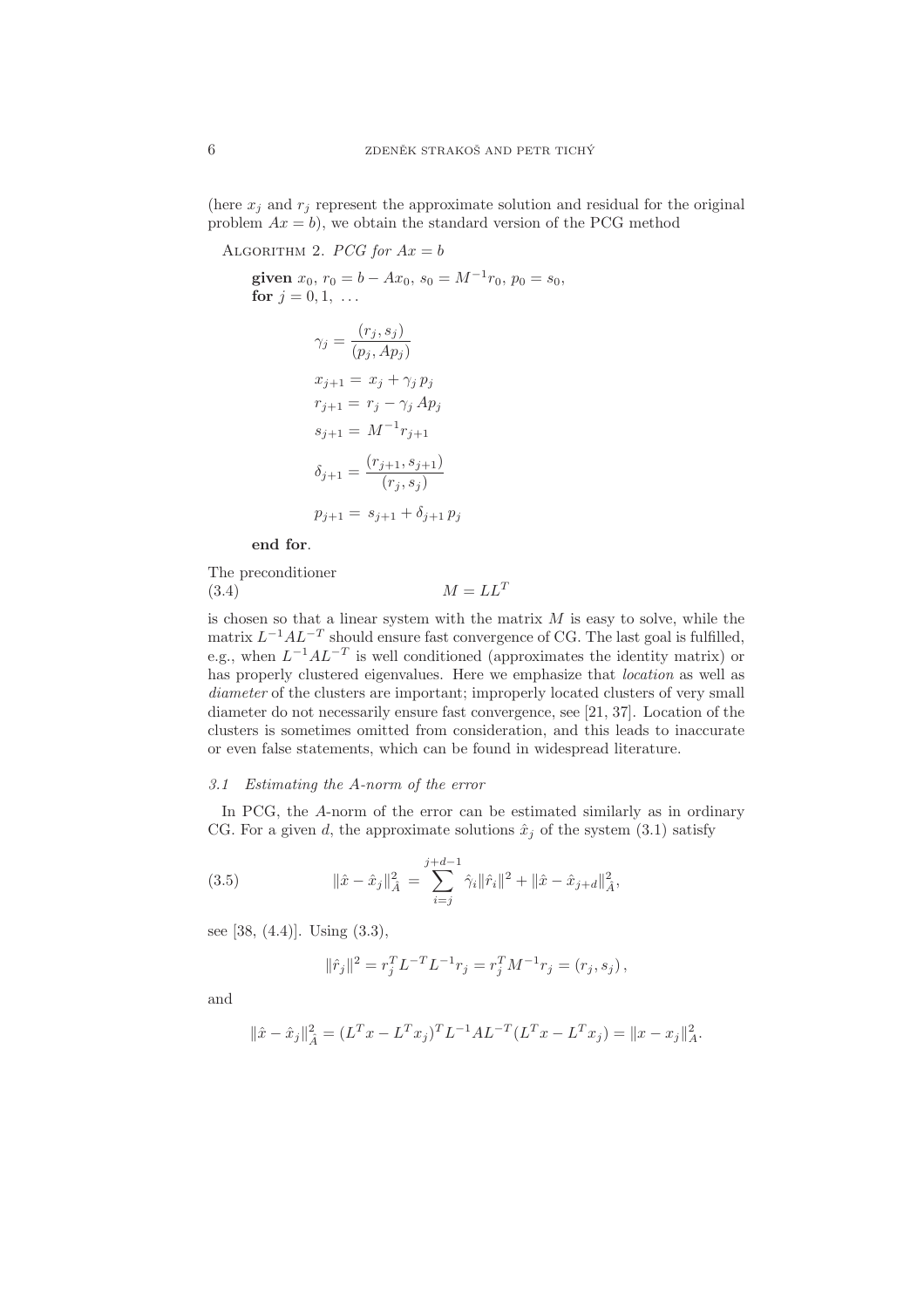The identity (3.5) can therefore be written in the form

(3.6) 
$$
||x - x_j||_A^2 = \sum_{i=j}^{j+d-1} \gamma_i (r_i, s_i) + ||x - x_{j+d}||_A^2.
$$

Assuming a reasonable decrease of the A-norm of the error in the steps  $j + 1$ through  $j + d$ , the square root of the quantity

(3.7) 
$$
\nu_{j,d} \equiv \sum_{i=j}^{j+d-1} \gamma_i (r_i, s_i)
$$

gives a tight lower bound for the A-norm of the jth error of PCG applied to the system  $Ax = b$ . Please notice that (similarly as in the ordinary CG) the quantities  $\gamma_i$  and  $(r_i, s_i)$  are at our disposal during the PCG iterations. For earlier publications of these identities please see [39, 40, 1].

### 3.2 Estimating the relative A-norm of the error

Consider PCG applied to linear algebraic systems arising from a finite element discretization of self-adjoint elliptic partial differential equations. Then it is natural to use the stopping criterion that compares the relative A-norm of the error

$$
\frac{\|x - x_j\|_A}{\|x\|_A}
$$

with the discretization error, see [1].

In  $[1]$ , however, the A-norm of the *j*th error is estimated using  $(3.7)$ , while the estimate of the A-norm of the solution  $||x||_A$  is based on the formula

(3.9) 
$$
||x||_A^2 = r_0^T x_j + b^T x_0 + ||x - x_j||_A^2
$$

which gives the lower bound

(3.10) 
$$
||x||_A^2 \ge \tilde{\xi}_j \equiv r_0^T x_j + b^T x_0.
$$

Estimating the A-norm of the solution using the value  $\tilde{\xi}_j^{1/2}$  has, besides computing an unnecessary scalar product  $r_0^T x_j$ , a principal disadvantage. Derivation of the identity (3.9) assumes preserving of global orthogonality during the PCG computations, cf. [1, p. 9]. This assumption is dramatically violated in most practical finite precision computations, which makes the identity (3.9) unreliable for practical computations in general.

A mathematically equivalent identity to (3.9) that overcomes previous difficulties can be obtained in the following way. Subtracting

$$
||x - x_0||_A^2 = \nu_{0,j} + ||x - x_j||_A^2,
$$
  

$$
||x - x_0||_A^2 = ||x||_A^2 - 2b^T x_0 + ||x_0||_A^2,
$$

the identity

$$
(3.11) \t\t\t ||x||_A^2 = \nu_{0,j} + 2b^T x_0 - ||x_0||_A^2 + ||x - x_j||_A^2
$$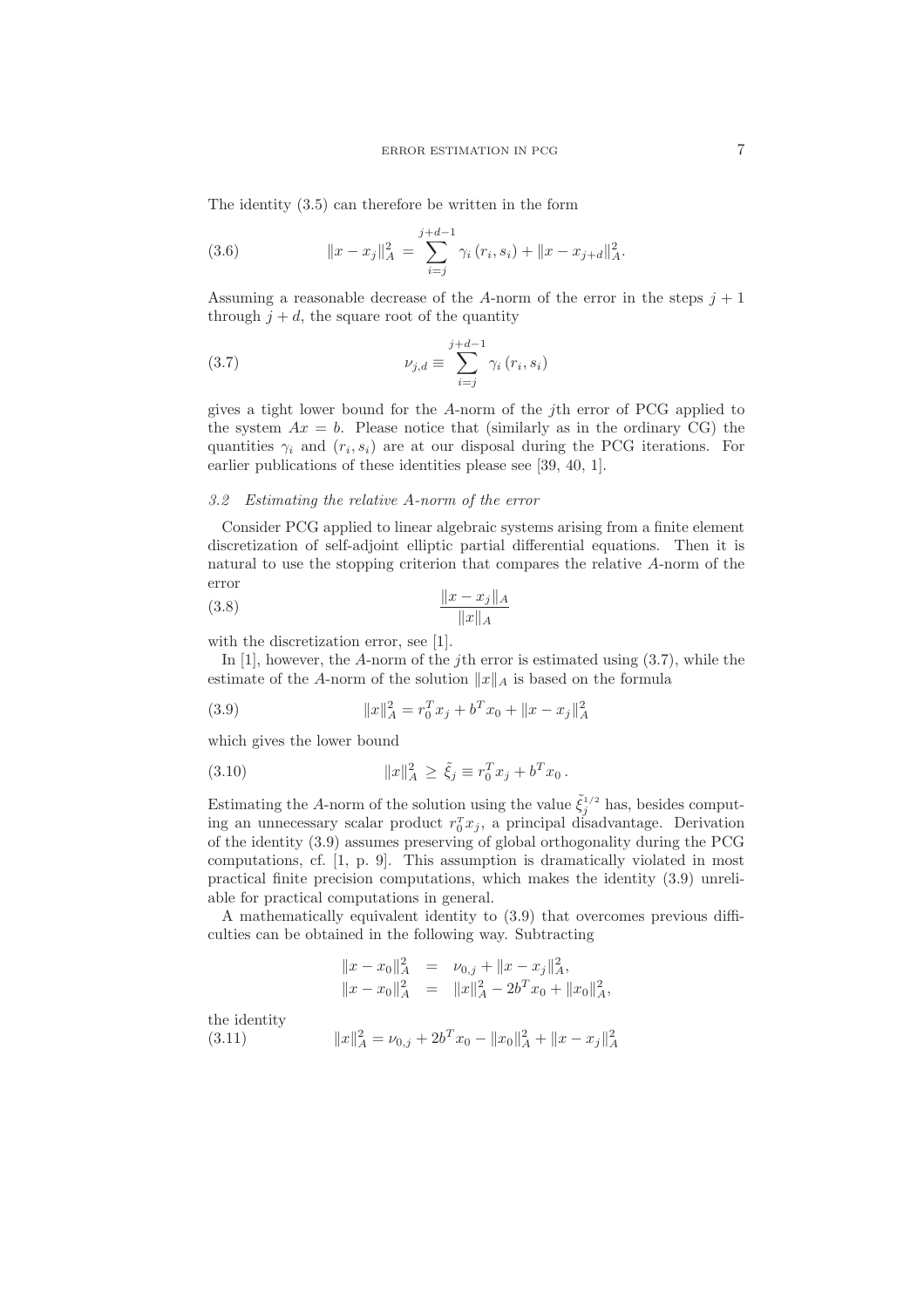gives the corresponding lower bound

(3.12) 
$$
||x||_A^2 \ge \xi_j \equiv \nu_{0,j} + 2b^T x_0 - ||x_0||_A^2.
$$

The identities (3.11) and (3.9) and the estimates  $\xi_j$  and  $\tilde{\xi}_j$  are mathematically *equivalent.* However, the evaluation of  $\xi_j$  is much cheaper than the evaluation of  $\xi_i$  and, much more substantially, (3.11) holds also in finite precision PCG computations independently on the loss of global orthogonality, cf. Section 4.

Replacing the squared A-norm of the solution  $||x||_A^2$  by the lower bound  $\xi_{j+d}$ and the squared jth A-norm of the error  $||x - x_j||_A^2$  by the lower bound  $\nu_{j,d}$ , we obtain the estimate  $\varrho_{i,d}$  for the squared relative A-norm of the error

(3.13) 
$$
\varrho_{j,d} \equiv \frac{\nu_{j,d}}{\xi_{j+d}}.
$$

With  $x_0 = 0$  we have  $\xi_{j+d} = \nu_{0,j+d}$  and

$$
\varrho_{j,d} = \frac{\nu_{j,d}}{\nu_{0,j+d}} = \frac{\|x - x_j\|_A^2 - \|x - x_{j+d}\|_A^2}{\|x\|_A^2 - \|x - x_{j+d}\|_A^2} \le \frac{\|x - x_j\|_A^2}{\|x\|_A^2},
$$

i.e.  $\varrho_{j,d}^{1/2}$  is a lower bound on the jth relative A-norm of the error. For a general  $x_0 \neq 0, \varrho_{j,d}^{1/2}$  can be larger or smaller than the jth relative A-norm of the error. Please note that  $\varrho_{j,d}^{1/2}$  can be close to the relative A-norm of the error even when  $\nu_{j,d}^{1/2}$  is far from  $||x - x_j||_A$ .

### 3.3 Estimating the M-norm of the error

In our paper [38] we described an estimate of the Euclidean norm of the error in CG. For CG applied to  $\hat{A}\hat{x}=\hat{b}$ , Algorithm 1, the estimate is based on the identity

(3.14) 
$$
\|\hat{x} - \hat{x}_j\|^2 = \sum_{i=j}^{j+d-1} \frac{\|\hat{p}_i\|^2}{(\hat{p}_i, \hat{A}\hat{p}_i)} (\|\hat{x} - \hat{x}_i\|_A^2 + \|\hat{x} - \hat{x}_{i+1}\|_A^2) + \|\hat{x} - \hat{x}_{j+d}\|^2.
$$

Using  $(3.3)$ ,  $(3.14)$  can be rewritten as

$$
(3.15) \t ||x - xj||2M = \sum_{i=j}^{j+d-1} \frac{||p_i||2M}{(p_i, Ap_i)} (||x - xi||2A + ||x - xi+1||2A)+ ||x - xj+d||2M
$$

where  $x_i$  represents the PCG approximate solution for the original problem  $Ax = b$ . Replacing the unknown  $||x - x_i||_A^2$  for  $i = j, \ldots, j + d$  by the estimates  $\nu_{i,2d-i+j}$  (see [38]) we obtain

(3.16) 
$$
||x - x_j||_M^2 \ge \tau_{j,d} + ||x - x_{j+d}||_M^2
$$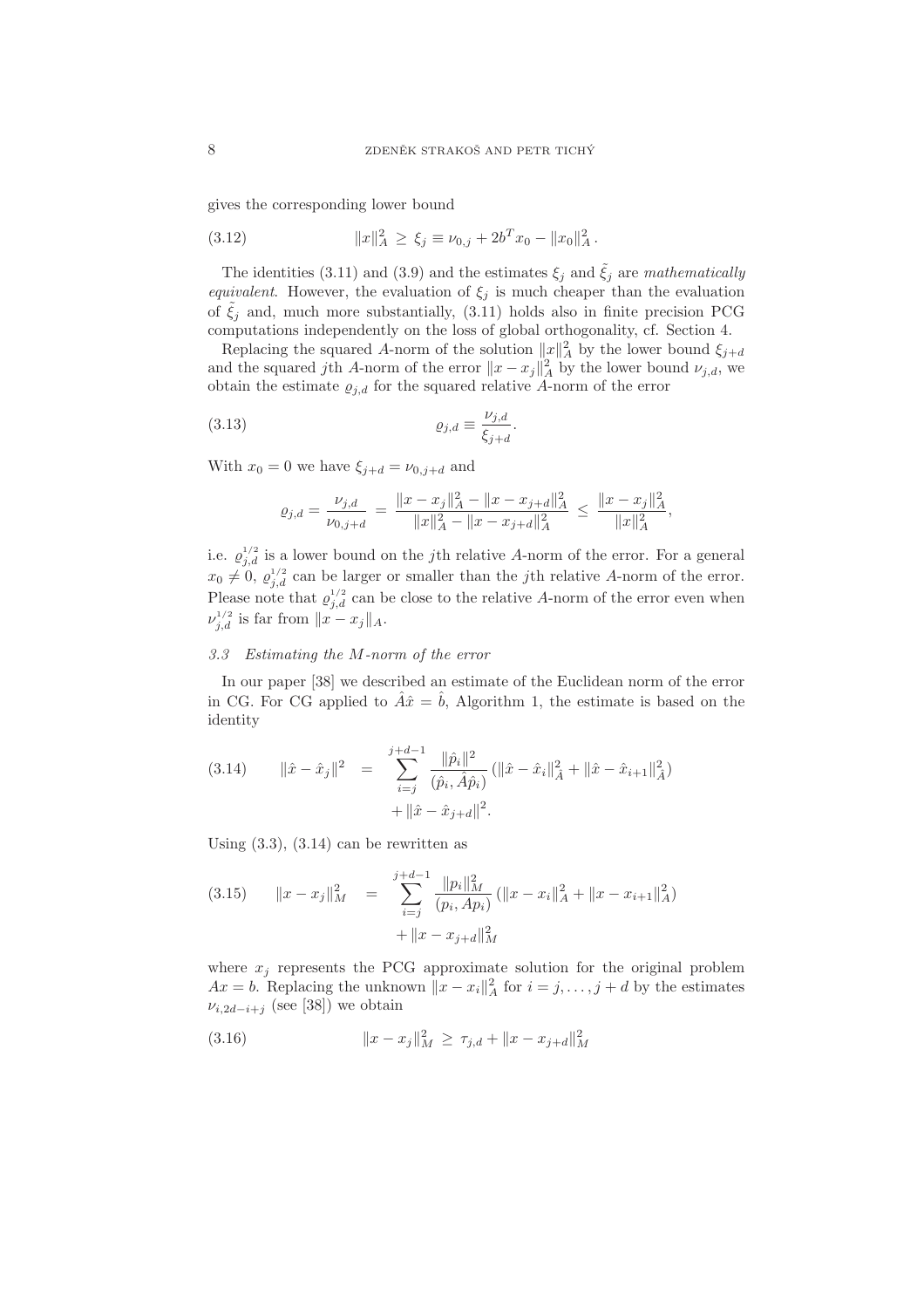where the square root of the quantity

$$
(3.17) \t\t \tau_{j,d} \equiv \sum_{i=j}^{j+d-1} \frac{\|p_i\|_M^2}{(p_i, Ap_i)} \left( \gamma_i (r_i, s_i) + 2 \sum_{k=i+1}^{j+2d-1} \gamma_k (r_k, s_k) \right)
$$

represents a lower bound for the M-norm of the error.

### 4 Numerical stability analysis

In [38] we showed that the Hestenes and Stiefel estimate is numerically stable (i.e. it is in finite precision CG computations not substantially affected by rounding errors) until the A-norm of the error approaches its ultimate level of accuracy. A similar result can be shown for the estimate (3.7) of the A-norm of the error in PCG.

PCG computes at each step an additional vector  $s_{j+1}$  as a solution of the linear system

(4.1) 
$$
M s_{j+1} = r_{j+1} ,
$$

and uses

$$
(4.2) \qquad \qquad (r_{j+1}, s_{j+1})
$$

for computation of the coefficients  $\gamma_{i+1}$  and  $\delta_{i+1}$  needed for determining of the new direction vector  $p_{i+1}$ . This is the difference which must be addressed in extension of the results from CG [38] to PCG.

From now on  $x_{j+1}$ ,  $x_j$ ,  $\gamma_j$ ,  $p_j$ ,  $r_{j+1}$ ,  $r_j$ ,  $s_{j+1}$ ,  $\delta_{j+1}$  and  $p_{j+1}$  will represent numerically computed quantities. Numerical stability analysis of the estimate (3.7) must answer a question to which extent the identity (3.6) holds for quantities computed in finite precision arithmetic. Please note that this question is fundamentally different from its trivial part examining the error in computing  $\nu_{j,d}$  from  $\gamma_i$  and fl[ $(r_i, s_i)$ ], where fl[ $\cdot$ ] denotes the result of the operation performed in finite precision arithmetic, using (3.7). In order to justify the estimate (3.7), we have to derive the identity for the computed quantities analogous to (3.6) without using any assumption which does not hold in finite precision computations. In particular, we can not use any assumption about orthogonality or finite termination.

The key step considers the exact identity for numerically computed quantities

$$
||x - x_j||_A^2 = ||x - x_{j+1} + x_{j+1} - x_j||_A^2
$$
  
= 
$$
||x - x_{j+1}||_A^2 + 2(x - x_{j+1})^T A(x_{j+1} - x_j) + ||x_j - x_{j+1}||_A^2
$$

which gives the desired one-step difference

(4.3) 
$$
||x - x_j||_A^2 - ||x - x_{j+1}||_A^2 = ||x_j - x_{j+1}||_A^2 + 2(x - x_{j+1})^T A (x_{j+1} - x_j).
$$

The technically complicated and quite tedious analysis which must follow can be summarized in several logically simple steps: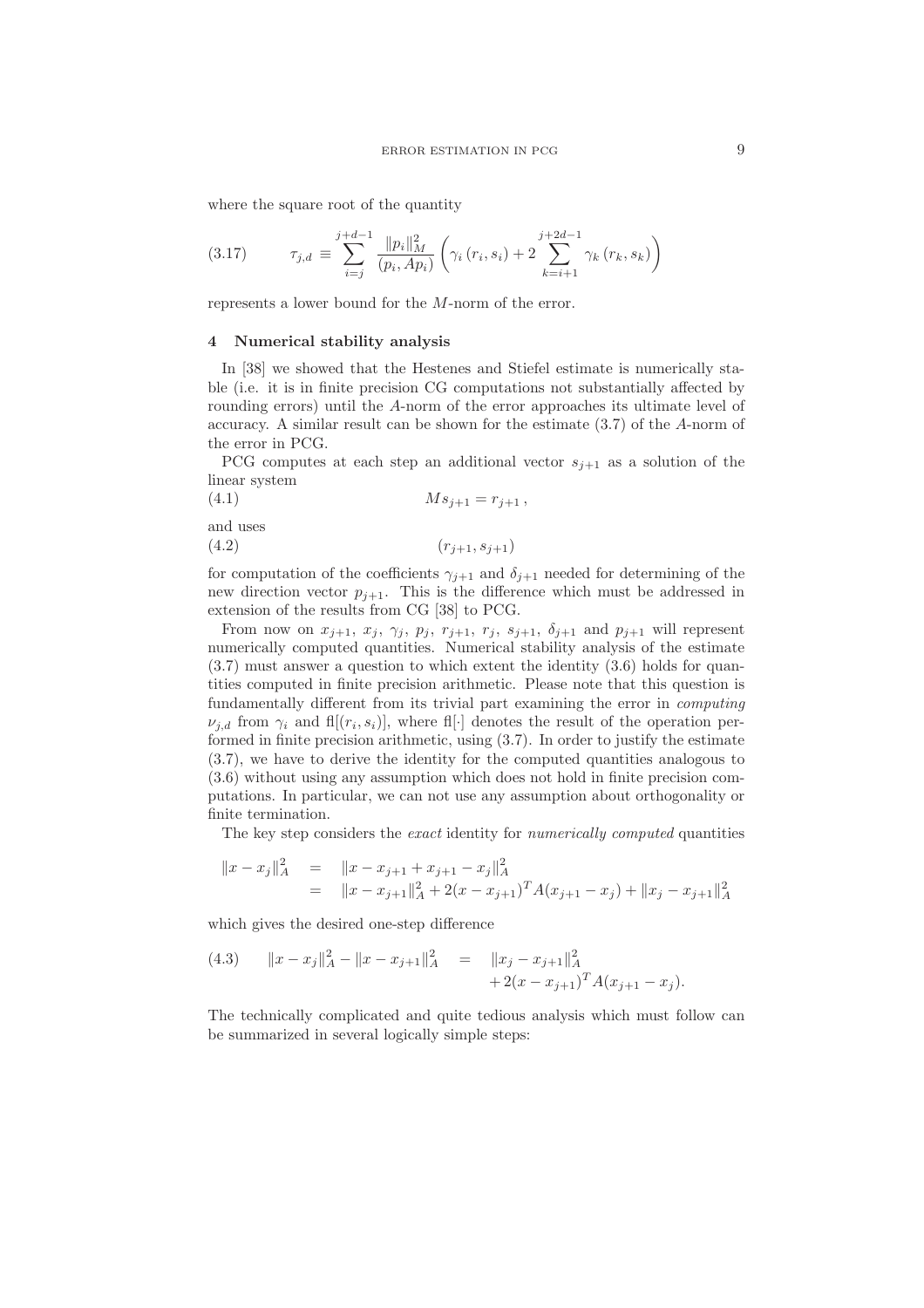# 10 ZDENĚK STRAKOŠ AND PETR TICHÝ

- First, the difference  $x_{j+1} x_j$  is equal to  $\gamma_j p_j$  perturbed by inaccuracies due to rounding errors. Consequently,  $||x_{j+1} - x_j||_A^2$  can be expressed as  $\gamma_i(r_i, s_i)$  plus some additional terms depending on machine precision  $\varepsilon$ characterizing the finite precision arithmetic. These additional terms are small (this is not obvious; the proof requires a careful work).
- Second, considering the *approximation* of  $A(x-x_{j+1})$  by the residual vector  $r_{j+1}$  computed in the  $(j+1)$ th iteration, the term  $2(x-x_{j+1})^T A(x_{j+1}-x_j)$ can be seen as  $2\gamma_i(r_{i+1}, p_i)$  plus additional small terms depending on  $\varepsilon$ (again, bounding the size of these terms needs nontrivial work).

The whole problem of justification of the estimate (3.7) in finite precision arithmetic is in this way reduced to proving that local orthogonality between the computed  $(j + 1)$ th residual  $r_{j+1}$  and the computed jth direction vector  $p_j$  is in PCG maintained proportionally to machine precision. This represents the technically most complicated part of the whole analysis.

In following four subsections we present a detailed rounding error analysis of the identity (3.6). Subsection 4.1 describes the rounding errors arising in PCG iterates due to finite precision arithmetic. In subsection 4.2 we develop a finite precision analogy of the identity  $(3.6)$  for  $d = 1$ . Subsection 4.3 shows that the local orthogonality between the vectors  $r_{i+1}$  and  $p_i$  is preserved, up to a term proportional to machine precision, in finite precision PCG computation. We finalize the rounding error analysis in subsection 4.4.

Readers who wish to skip the details of our rounding error analysis may proceed immediately to Subsection 4.4 or even to numerical experiments in Section 5.

#### 4.1 Finite precision PCG computations

In the analysis we assume the standard model of floating point arithmetic with machine precision  $\varepsilon$ , see, e.g. [23, (2.4)],

(4.4) 
$$
fl[a \circ b] = (a \circ b)(1 + \delta), \qquad |\delta| \leq \varepsilon,
$$

where  $a$  and  $b$  stands for floating-point numbers and the symbol  $\circ$  stands for the operations addition, subtraction, multiplication and division. We assume that this model holds also for the square root operation. Under this model, we have for operations involving vectors v, w, a scalar  $\alpha$  and the matrix A the following standard results [17], see also [19], [31]

$$
(4.5) \t\t\t ||\alpha v - \text{fl}\alpha v||| \leq \varepsilon ||\alpha v||,
$$

(4.6) 
$$
||v + w - \text{fl}[v + w]|| \leq \varepsilon (||v|| + ||w||),
$$

$$
(4.7) \quad |(v, w) - \text{fl}[(v, w)]| \leq \varepsilon n (1 + \mathcal{O}(\varepsilon)) ||v|| ||w||,
$$

(4.8) kAv − fl[Av]k ≤ ε c kAkkvk.

When  $A$  is a matrix with at most  $h$  nonzeros in any row and if the matrix-vector product is computed in the standard way,  $c = h n^{1/2}$ . In the following analysis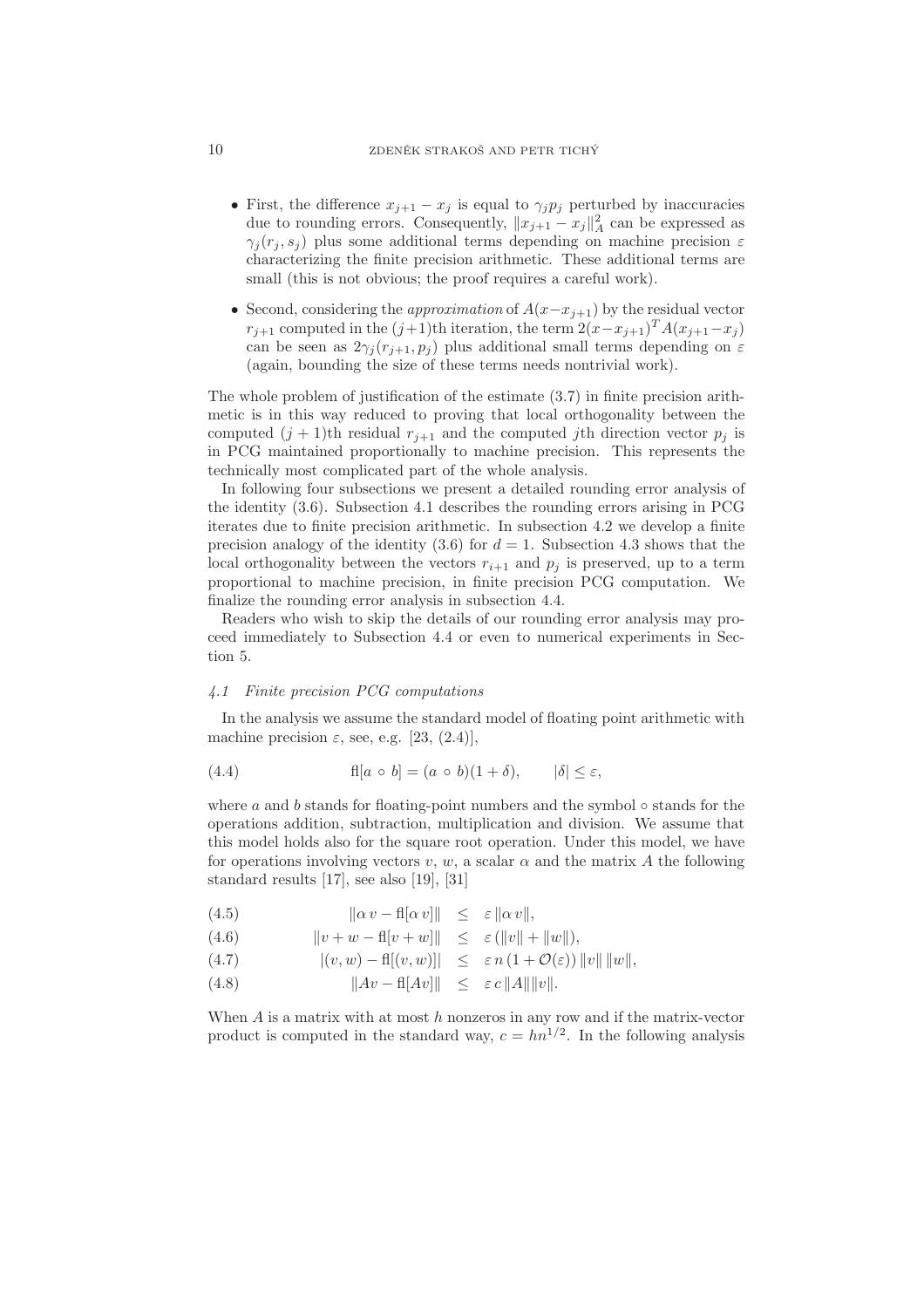we count only for the terms linear in the machine precision  $\varepsilon$  and express the higher order terms as  $\mathcal{O}(\varepsilon^2)$ . By  $\mathcal{O}(const)$  where const is different from  $\varepsilon^2$  we denote *const* multiplied by a bounded positive term of an insignificant size which is independent of the const and of any other variables present in the bounds.

Numerically, the PCG iterates satisfy

(4.9) 
$$
x_{j+1} = x_j + \gamma_j p_j + \varepsilon z_j^x,
$$

(4.10) 
$$
r_{j+1} = r_j - \gamma_j Ap_j + \varepsilon z_j^r,
$$

(4.11) 
$$
p_{j+1} = s_{j+1} + \delta_{j+1} p_j + \varepsilon z_j^p,
$$

where  $\epsilon z_j^x$ ,  $\epsilon z_j^r$  and  $\epsilon z_j^p$  account for the local roundoff  $(r_0 = b - Ax_0 - \epsilon f_0)$ ,  $\|\varepsilon\|f_0\| \leq \varepsilon \{ \|b\| + \|Ax_0\| + c\|A\| \|x_0\| \} + \mathcal{O}(\varepsilon^2)$ . The local roundoff can be bounded according to the standard results  $(4.5)$ – $(4.8)$  in the following way

$$
\varepsilon \|z_j^x\| \leq \varepsilon \{ \|x_j\| + 2 \|\gamma_j p_j\| \} + \mathcal{O}(\varepsilon^2)
$$
  

$$
\leq \varepsilon \{3\|x_j\| + 2\|x_{j+1}\| + \mathcal{O}(\varepsilon^2)
$$

$$
(4.12) \qquad \leq \varepsilon \{3\|x_j\| + 2\|x_{j+1}\|\} + \mathcal{O}(\varepsilon^2),
$$
\n
$$
(4.13) \qquad \varepsilon \|x^r\| \leq \varepsilon \{x\|x_r\| + 2\|\alpha_r A x_r\| + \varepsilon \|A\| \|\alpha_r\|.
$$

$$
(4.13) \qquad \qquad \varepsilon \left\| z_j^r \right\| \leq \varepsilon \left\{ \| r_j \| + 2 \| \gamma_j A p_j \| + c \| A \| \| \gamma_j p_j \| \right\} + \mathcal{O}(\varepsilon^2),
$$

$$
\varepsilon \left\| z_j^p \right\| \leq \varepsilon \left\{ \left\| s_{j+1} \right\| + 2 \left\| \delta_{j+1} p_j \right\| \right\} + \mathcal{O}(\varepsilon^2)
$$

(4.14) 
$$
\leq \ \ \varepsilon \{3\|s_{j+1}\|+2\|p_{j+1}\|\}+\mathcal{O}(\varepsilon^2).
$$

Similarly, the computed coefficients  $\gamma_j$  and  $\delta_j$  satisfy

(4.15) 
$$
\gamma_j = \frac{(r_j, s_j)}{(p_j, Ap_j)} + \varepsilon \zeta_j^{\gamma}, \quad \delta_j = \frac{(r_j, s_j)}{(r_{j-1}, s_{j-1})} + \varepsilon \zeta_j^{\delta}.
$$

In order to bound the local terms  $|\varepsilon\zeta_j^{\gamma}|$  and  $|\varepsilon\zeta_j^{\delta}|$  we need following two lemmas.

Lemma 4.1. Consider the standard model of floating point arithmetic with machine precision  $\varepsilon$  [23, 38],  $\varepsilon n \ll 1$ . Let L be a nonsingular lower triangular matrix and  $M = LL^T$ . Then the numerically computed vector  $s_{j+1}$  is the exact solution of the perturbed system

(4.16) 
$$
(M + \Delta M) s_{j+1} = r_{j+1}, \quad \|\Delta M\| \le \frac{\varepsilon n^2}{1 - \varepsilon n} \|M\|.
$$

PROOF. To prove  $(4.16)$  we use standard results of backward error analysis [23]. Using the Theorem 9.4 [23, p. 175] and the fact that we have exact Cholesky factorization of the matrix  $\dot{M} = LL^T$  we obtain

$$
(M + \Delta M) s_{j+1} = r_{j+1}, \quad |\Delta M| \le \frac{\varepsilon n}{1 - \varepsilon n} |L||L^T|
$$

where  $|L|$  denotes the matrix L with elements in absolute value. As shown in the proof of the Theorem 10.4 in [23, p. 206],

$$
\| |L||L^T| \| \le n \|M\|.
$$

 $22.22$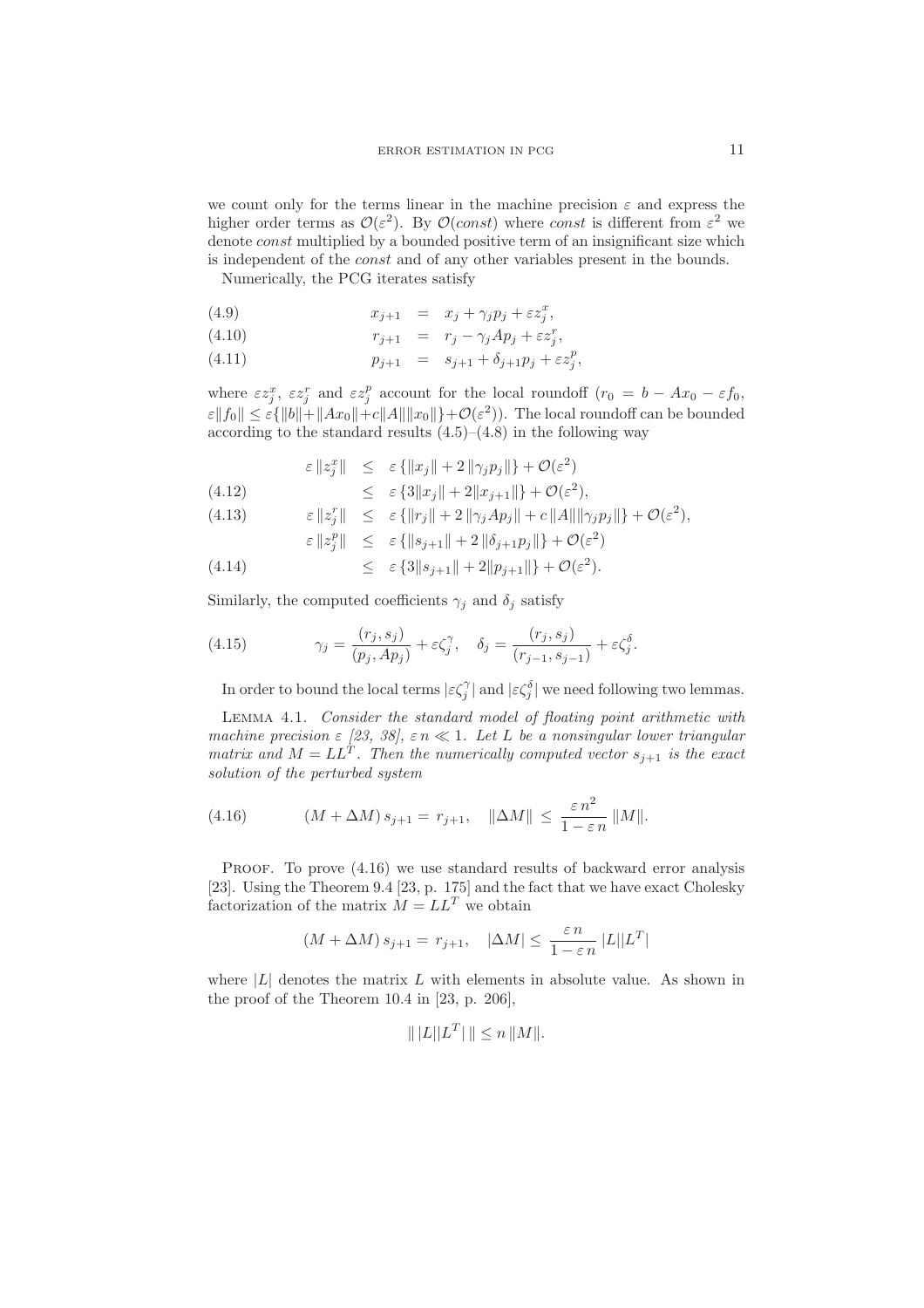Summarizing,

$$
\|\Delta M\| \le \|\,|\Delta M|\,\| \le \frac{\varepsilon\, n}{1-\varepsilon\, n}\,\|\,|L||L^T|\,\| \le n\,\frac{\varepsilon\, n}{1-\varepsilon\, n}\,\|M\|
$$

which completes the proof.

REMARK. The assumption  $M = LL^T$  is not substantial. The result similar to (4.16) and the following analysis, will remain valid also if the Cholesky decomposition of  $M$  is computed numerically, see e.g. [17].

Lemma 4.2. Consider the standard model of floating point arithmetic with machine precision  $\varepsilon$  [23, 38], let  $\varepsilon n^2 \kappa(M) \ll 1$ . The numerically computed inner product  $\text{fl}[(r_j, s_j)]$  satisfies

(4.17) 
$$
f\!\!\!\!\!|[(r_j,s_j)] = (r_j,s_j) + \varepsilon \zeta_j^{rs},
$$

$$
\varepsilon |\zeta_j^{rs}| \leq \varepsilon \kappa (M)^{1/2} (r_j,s_j) \mathcal{O}(n) + \mathcal{O}(\varepsilon^2),
$$

where  $\kappa(M)$  denotes the condition number of the matrix M. Moreover,  $(r_i, s_j)$ is bounded from below by

(4.18) 
$$
(r_j, s_j) \geq \frac{\|r_j\| \|s_j\|}{\kappa(M)^{1/2}} \mathcal{O}(1).
$$

PROOF. Using (4.7),  $\varepsilon |\zeta_j^{rs}|$  can be bounded as

(4.19) 
$$
\varepsilon |\zeta_j^{rs}| \leq \varepsilon n \|r_j\| \|s_j\| + \mathcal{O}(\varepsilon^2).
$$

To prove (4.17), we have to relate  $||r_j|| ||s_j||$  to  $(r_j, s_j)$ . From (4.16) it follows

$$
||r_j|| ||s_j|| \le ||r_j|| ||(M + \Delta M)^{-1}r_j||
$$
  
=  $||r_j|| ||(I + M^{-1}\Delta M)^{-1}M^{-1}r_j||$   
 $\le ||r_j|| ||M^{-1}r_j|| ||(I + M^{-1}\Delta M)^{-1}||.$   
(4.20)

Assuming  $\varepsilon n^2 \kappa(M) \ll 1$ , it holds  $||M^{-1}\Delta M|| \ll 1$  and the matrix inverse  $(I + M^{-1} \Delta M)^{-1}$  can be approximated by two terms of the Neumann expansion. Then, (4.20) changes to

$$
(4.21) \t ||r_j|| ||s_j|| \le ||r_j|| ||M^{-1}r_j|| C_M (1 + \mathcal{O}(|M^{-1}\Delta M||^2)),
$$

where

$$
C_M \ \equiv \ \Vert \ I - M^{-1} \Delta M \ \Vert
$$

is a constant close to one. It remains to bound the product  $||r_j|| ||M^{-1}r_j||$ . A simple manipulation gives

$$
||r_j|| ||M^{-1}r_j|| = \frac{||r_j|| ||M^{-1/2}M^{-1/2}r_j||}{(M^{-1/2}r_j, M^{-1/2}r_j)} (r_j, M^{-1}r_j)
$$
  
(4.22) 
$$
\leq ||M^{-1/2}|| \frac{||r_j||}{||M^{-1/2}r_j||} (r_j, M^{-1}r_j).
$$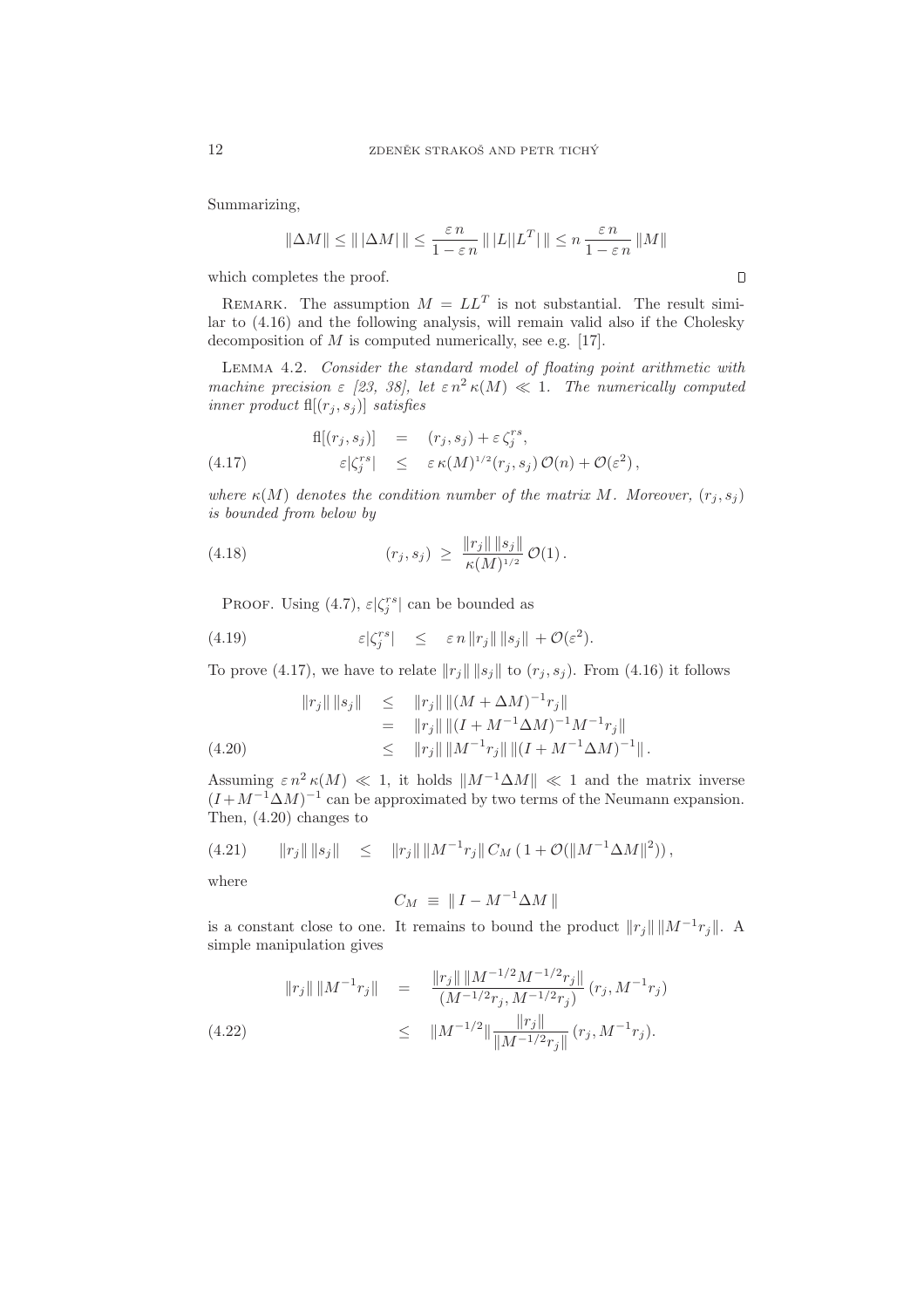Using  $Ms_j + \Delta Ms_j = r_j$  we get

$$
(r_j, M^{-1}r_j) = (r_j, s_j) + (r_j, M^{-1}\Delta Ms_j)
$$
  
= 
$$
(r_j, s_j) + (M^{-1/2}r_j, M^{-1/2}\Delta Ms_j)
$$

and  $||r_j|| ||M^{-1}r_j||$  can be bounded by

$$
\|r_j\| \|M^{-1}r_j\| \leq \frac{\|M^{-1/2}\| \|r_j\|}{\|M^{-1/2}r_j\|} (r_j, s_j) +\frac{\|M^{-1/2}\| \|r_j\|}{\|M^{-1/2}r_j\|} (M^{-1/2}r_j, M^{-1/2}\Delta M s_j) \leq \kappa(M)^{1/2}(r_j, s_j) + \frac{\varepsilon n^2}{1 - \varepsilon n} \kappa(M) \|r_j\| \|s_j\|.
$$

From  $(4.21)$  and  $(4.23)$  it follows

$$
||r_j|| ||s_j|| \leq \varepsilon \kappa(M)^{1/2} (r_j, s_j) C_M + \frac{\varepsilon n^2}{1 - \varepsilon n} \kappa(M) ||r_j|| ||s_j|| C_M + \mathcal{O}(||M^{-1} \Delta M||^2).
$$

Defining

$$
D_M \equiv C_M \left( 1 - \frac{\varepsilon n^2}{1 - \varepsilon n} \kappa(M) C_M \right)^{-1},
$$

(4.24) can be written in the form

$$
(4.25) \t\t ||r_j|| \t ||s_j|| \leq \kappa(M)^{1/2}(r_j,s_j) D_M + \mathcal{O}(\Vert M^{-1} \Delta M \Vert^2).
$$

Since  $\varepsilon n^2 \kappa(M) \ll 1$  and  $C_M$  is close to one, the definition of  $D_M$  implies that  $D_M$  is close to one also. The term  $\mathcal{O}(\Vert M^{-1}\Delta M\Vert^2)$  is under our assumption unimportant and will not be further explicitly considered. Finally, (4.25) gives

(4.26) 
$$
||r_j|| ||s_j|| \leq \kappa(M)^{1/2} (r_j, s_j) \mathcal{O}(1),
$$

where  $\mathcal{O}(1)$  stands for a number close to one. (4.17) follows immediately from  $(4.26)$  and  $(4.19)$ . Dividing  $(4.26)$  by  $\kappa(M)^{1/2}$  gives  $(4.18)$ , which finishes the proof.  $\hfill \square$ 

Assuming  $\varepsilon n^2 \kappa(M) \ll 1$ , the local term  $\varepsilon \zeta_j^{\delta}$  is bounded, according to (4.4), (4.7) and (4.17), by

(4.27) 
$$
\varepsilon |\zeta_j^{\delta}| \leq \varepsilon \frac{(r_j, s_j)}{(r_{j-1}, s_{j-1})} \ \kappa(M)^{1/2} \ \mathcal{O}(n) + \mathcal{O}(\varepsilon^2).
$$

Using  $(4.5)$ – $(4.8)$  and  $||A|| ||p_j||^2/(p_j, Ap_j) \le \kappa(A)$ ,

$$
f\!\mathrm{l}[(p_j, Ap_j)] = (p_j, Ap_j) + \varepsilon ||Ap_j|| ||p_j|| \mathcal{O}(n) + \varepsilon ||A|| ||p_j||^2 \mathcal{O}(c) + \mathcal{O}(\varepsilon^2)
$$
  
= 
$$
(p_j, Ap_j)(1 + \varepsilon \kappa(A)\mathcal{O}(n+c)) + \mathcal{O}(\varepsilon^2).
$$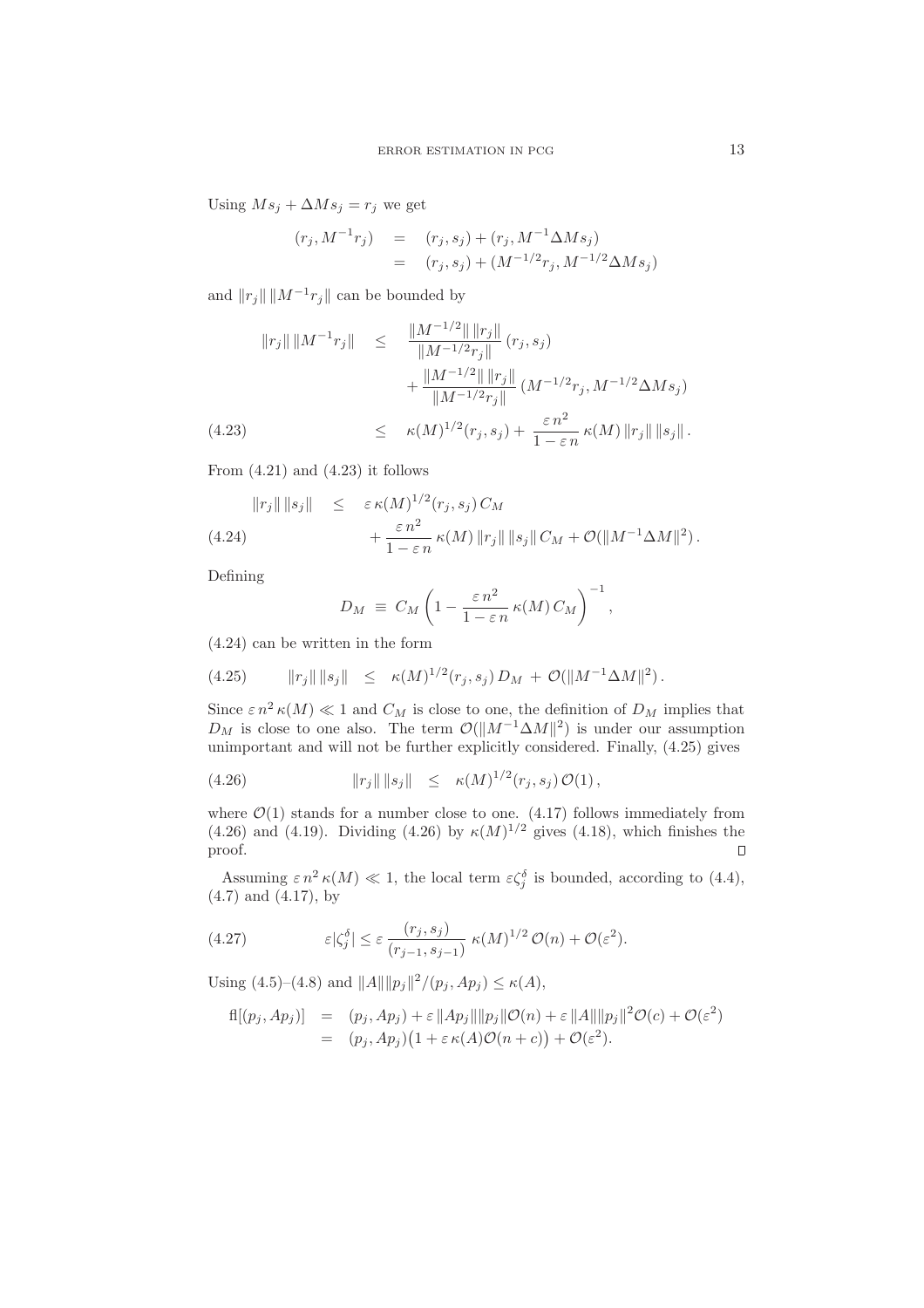Assuming  $\varepsilon(n+c) \kappa(A) \ll 1$ , the local roundoff  $\varepsilon \zeta_j^{\gamma}$  is bounded by

(4.28) 
$$
\varepsilon |\zeta_j^{\gamma}| \leq \varepsilon (\kappa(A) + \kappa(M)^{1/2}) \frac{(r_j, s_j)}{(p_j, Ap_j)} \mathcal{O}(n+c) + \mathcal{O}(\varepsilon^2).
$$

It is well known that in finite precision arithmetic the true residual  $b - Ax_j$ differs from the recursively updated residual vector  $r_j$ ,

$$
(4.29) \t\t\t r_j = b - Ax_j - \varepsilon f_j.
$$

This topic was studied in [36] and [19]. The results can be written in the following form

(4.30) 
$$
\|\varepsilon f_j\| \leq \varepsilon \|A\| (\|x\| + \max_{0 \leq i \leq j} \|x_i\|) \mathcal{O}(jc),
$$

(4.31) 
$$
||r_j|| = ||b - Ax_j|| (1 + \varepsilon F_j),
$$

where  $\varepsilon F_j$  is bounded by

$$
(4.32) \quad |\varepsilon F_j| = \frac{|\|r_j\| - \|b - Ax_j\||}{\|b - Ax_j\|} \le \frac{\|r_j - (b - Ax_j)\|}{\|b - Ax_j\|} = \frac{\varepsilon \|f_j\|}{\|b - Ax_j\|}.
$$

Rounding errors affect results of PCG computations in two main ways: they delay convergence and limit the ultimate attainable accuracy. Here we are primarily interested in estimating the convergence rate. We therefore assume that the final accuracy level has not been reached yet and  $\varepsilon f_j$  is, in comparison to the size of the true and iterative residuals, small. In the subsequent text we will relate the numerical inaccuracies to the A-norm of the error  $||x - x_j||_A$ . The following inequalities derived from (4.32) will prove useful,

$$
(4.33) \quad \lambda_1^{1/2} \|x - x_j\|_A \ (1 + \varepsilon F_j) \le \|r_j\| \le \lambda_n^{1/2} \|x - x_j\|_A \ (1 + \varepsilon F_j).
$$

Similarly as in the ordinary CG (see [18], [21]) we can argue that the monotonicity of the A-norm is in PCG preserved (with small additional inaccuracy) also in finite precision computations. Using this fact we get for  $j \geq i$ 

$$
(4.34) \quad \varepsilon \, \frac{\|r_j\|}{\|r_i\|} \, \leq \, \varepsilon \, \frac{\lambda_n^{1/2}}{\lambda_1^{1/2}} \cdot \frac{\|x - x_j\|_A}{\|x - x_i\|_A} \cdot \frac{(1 + \varepsilon \, F_j)}{(1 + \varepsilon \, F_i)} \, \leq \, \varepsilon \, \kappa(A)^{1/2} + \mathcal{O}(\varepsilon^2).
$$

This bound will be used later.

# 4.2 Finite precision analysis – basic identity

We show that the ideal (exact precision) identity (3.6) changes numerically to

(4.35) 
$$
||x - x_j||_A^2 = \nu_{j,d} + ||x - x_{j+d}||_A^2 + \widetilde{\nu}_{j,d}
$$

where  $\tilde{\nu}_{j,d}$  is as small as it can be. We once more emphasize that the difference between (3.6) and (4.35) is not trivial. The ideal and numerical counterparts of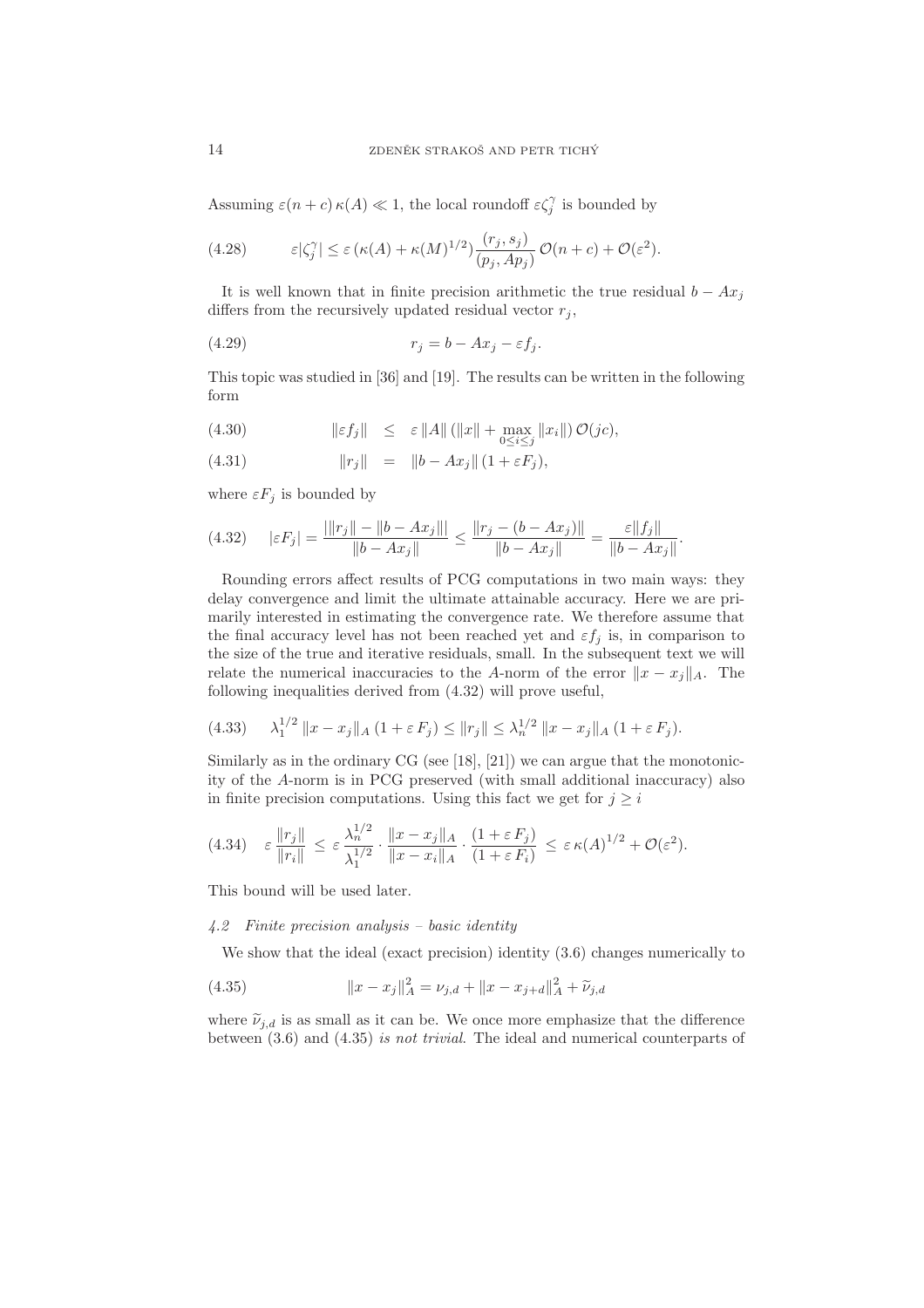each individual term in these identities may be orders of magnitude different! Due to the facts that rounding errors in computing  $\nu_{j,d}$  numerically from the quantities  $\gamma_i$  and  $\text{fl}(r_i, s_i)$  are negligible and that  $\tilde{\nu}_{j,d}$  will be related to  $\varepsilon \|x$  $x_j||_A$ , (4.35) will justify the estimate  $\nu_{j,d}$  in finite precision computations.

In order to get the desired form leading to (4.35), we will develop the right hand side of  $(4.3)$ . In this derivation we will rely on local properties  $(4.9)$ – $(4.11)$ and (4.15)–(4.16) of the finite precision PCG recurrences.

Using  $(4.9)$ , the first term on the right hand side of  $(4.3)$  can be written as

$$
||x_{j+1} - x_j||_A^2 = (\gamma_j p_j + \varepsilon z_j^x)^T A (\gamma_j p_j + \varepsilon z_j^x)
$$
  
=  $\gamma_j^2 (p_j, Ap_j) + 2\varepsilon \gamma_j (p_j, Az_j^x) + \mathcal{O}(\varepsilon^2)$   
(4.36)  
=  $\gamma_j (p_j, Ap_j) + 2\varepsilon (x_{j+1} - x_j)^T Az_j^x + \mathcal{O}(\varepsilon^2)$ .

Similarly, the second term on the right hand side of (4.3) transforms, using  $(4.29)$ , to the form

$$
\begin{array}{rcl}\n2(x - x_{j+1})^T A (x_{j+1} - x_j) & = & 2 (r_{j+1} + \varepsilon f_{j+1})^T (x_{j+1} - x_j) \\
& = & 2 \, r_{j+1}^T (x_{j+1} - x_j) + 2 \varepsilon \, f_{j+1}^T (x_{j+1} - x_j).\n\end{array}
$$

Combining (4.3), (4.36) and (4.37),

(4.38) 
$$
||x - x_j||_A^2 - ||x - x_{j+1}||_A^2 = \gamma_j^2 (p_j, Ap_j) + 2 r_{j+1}^T (x_{j+1} - x_j) + 2\varepsilon (f_{j+1} + Az_j^x)^T (x_{j+1} - x_j) + \mathcal{O}(\varepsilon^2).
$$

Substituting for  $\gamma_j$  from (4.15), the first term in (4.38) can be written as

$$
\gamma_j^2(p_j, Ap_j) = \gamma_j(r_j, s_j) + \varepsilon \gamma_j(p_j, Ap_j) \zeta_j^{\gamma}
$$
  
= 
$$
\gamma_j(r_j, s_j) + \varepsilon \gamma_j(r_j, s_j) \left\{ \zeta_j^{\gamma} \frac{(p_j, Ap_j)}{(r_j, s_j)} \right\}.
$$

Consequently, the difference between the squared A-norms of the error in the consecutive steps can be written in the form convenient for the further analysis

$$
(4.39) \quad ||x - x_j||_A^2 - ||x - x_{j+1}||_A^2 = \gamma_j(r_j, s_j) + \varepsilon \gamma_j(r_j, s_j) \left\{ \zeta_j^{\gamma} \frac{(p_j, Ap_j)}{(r_j, s_j)} \right\} + 2 r_{j+1}^T (x_{j+1} - x_j) + 2\varepsilon (f_{j+1} + Az_j^x)^T (x_{j+1} - x_j) + \mathcal{O}(\varepsilon^2).
$$

The goal of the following analysis is to show that until  $||x - x_i||_A$  reaches its ultimate attainable accuracy level, the terms on the right hand side of (4.39) are, except for  $\gamma_i(r_i, s_i)$  insignificant. Bounding the second term will not represent a problem. The norm of the difference  $x_{j+1} - x_j = (x - x_j) - (x - x_{j+1})$ is bounded by  $2||x - x_j||_A / \lambda_1^{1/2}$ , and therefore the size of the fourth term is proportional to  $\varepsilon ||x-x_j||_A$ . The third term is related to the line-search principle. Ideally (in exact arithmetic), the  $(j + 1)$ -th residual  $\hat{r}_{j+1}$  is orthogonal to the difference between the  $(j + 1)$ -th and j-th approximation  $\hat{x}_{j+1} - \hat{x}_j$  (which is a multiple of the j-th direction vector  $\hat{p}_j$ ). This is equivalent to the line-search: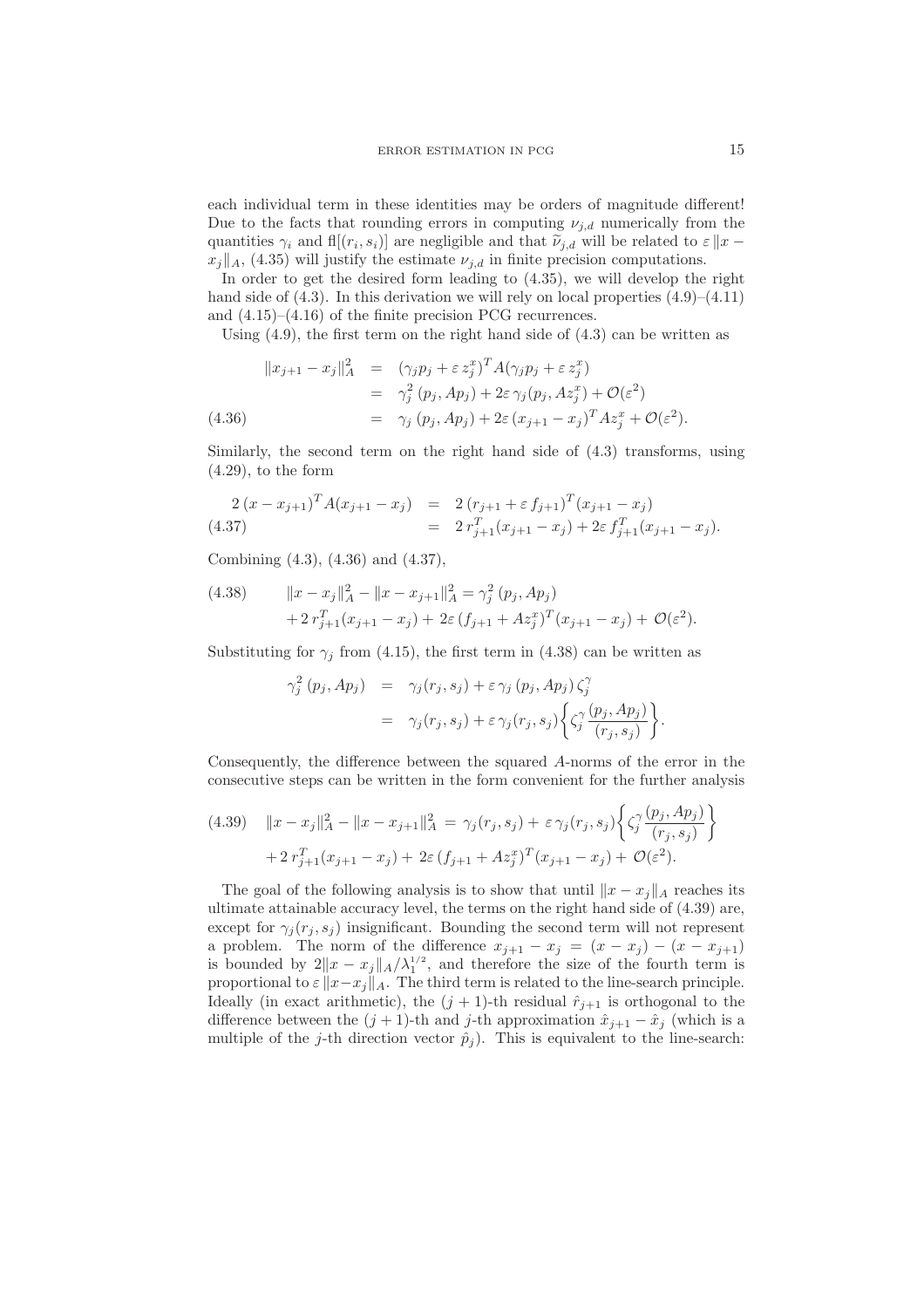ideally, in terms of the transformed quantities used in Algorithm 2, the  $(i +$ 1)-th PCG approximation minimizes the A-norm of the error along the line determined by the  $j$ -th approximation and the  $j$ -th direction vector. Here the term  $r_{j+1}^T(x_{j+1} - x_j)$ , with  $r_{j+1}$ ,  $x_j$  and  $x_{j+1}$  computed numerically, examines how closely the line-search holds in finite precision arithmetic. In fact, bounding the local orthogonality  $r_{j+1}^T(x_{j+1} - x_j)$  represents the technically most difficult part of the remaining analysis.

### 4.3 Local orthogonality

Since the classical work of Paige it is well known that in the three-term Lanczos recurrence local orthogonality is preserved close to the machine epsilon (see [31]). We will derive an analogy of this for the PCG algorithm, and state it as an independent result.

The local orthogonality term  $r_{j+1}^T(x_{j+1} - x_j)$  can be written in the form

$$
(4.40) \t r_{j+1}^T(x_{j+1} - x_j) = r_{j+1}^T(\gamma_j p_j + \varepsilon z_j^x) = \gamma_j(r_{j+1}, p_j) + \varepsilon (r_{j+1}, z_j^x).
$$

Using the bound

$$
||r_{j+1}|| \leq \lambda_n^{1/2} ||x - x_{j+1}||_A (1 + \varepsilon F_{j+1}) \leq \lambda_n^{1/2} ||x - x_j||_A (1 + \varepsilon F_{j+1}),
$$

see (4.33), the size of the second term in (4.40) is proportional to  $\varepsilon ||x - x_j||_A$ . The main step consist of showing that the term  $(r_{j+1}, p_j)$  is sufficiently small. Scalar multiplying the recurrence (4.10) for  $r_{i+1}$  by the vector  $p_i$  gives (using  $(4.11)$  and  $(4.15)$ 

(4.41)  
\n
$$
(p_j, r_{j+1}) = (p_j, r_j) - \gamma_j (p_j, Ap_j) + \varepsilon (p_j, z_j^r)
$$
\n
$$
= (s_j + \delta_j p_{j-1} + \varepsilon z_{j-1}^p)^T r_j
$$
\n
$$
- \left( \frac{(r_j, s_j)}{(p_j, Ap_j)} + \varepsilon \zeta_j^{\gamma} \right) (p_j, Ap_j) + \varepsilon (p_j, z_j^r)
$$
\n
$$
(4.41)
$$
\n
$$
= \delta_j (p_{j-1}, r_j) + \varepsilon \{ (r_j, z_{j-1}^p) - \zeta_j^{\gamma} (p_j, Ap_j) + (p_j, z_j^r) \}.
$$

Denoting

(4.42) 
$$
G_j \equiv (r_j, z_{j-1}^p) - \zeta_j^{\gamma}(p_j, Ap_j) + (p_j, z_j^r),
$$

the identity (4.41) is

(4.43) 
$$
(p_j, r_{j+1}) = \delta_j (p_{j-1}, r_j) + \varepsilon G_j.
$$

Recursive application of (4.43) for  $(p_{j-1}, r_j), \ldots, (p_1, r_2)$  with  $(p_0, r_1) = (p_0, r_0)$ −  $\gamma_0(p_0, Ap_0) + \varepsilon(p_0, z_0^r) = \varepsilon \{-\zeta_0^{\gamma}(s_0, As_0) + (s_0, z_0^r)\} \equiv \varepsilon G_0$ , gives

(4.44) 
$$
(p_j, r_{j+1}) = \varepsilon G_j + \varepsilon \sum_{i=1}^j \left( \prod_{k=i}^j \delta_k \right) G_{i-1}.
$$

Since

$$
\varepsilon \prod_{k=i}^j \delta_k = \varepsilon \prod_{k=i}^j \frac{(r_k, s_k)}{(r_{k-1}, s_{k-1})} + \mathcal{O}(\varepsilon^2) = \varepsilon \frac{(r_j, s_j)}{(r_{i-1}, s_{i-1})} + \mathcal{O}(\varepsilon^2),
$$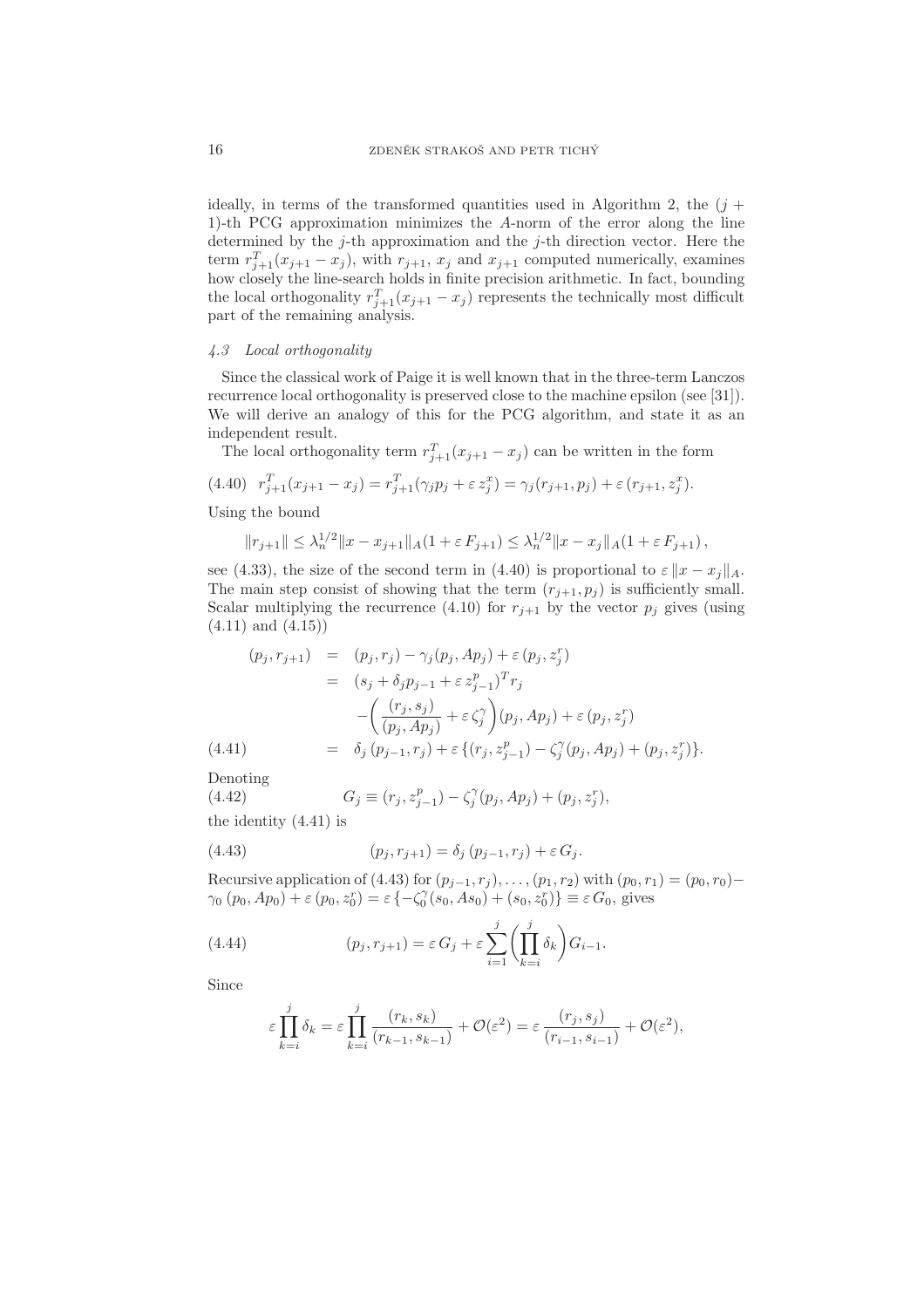we can express (4.44) as

(4.45) 
$$
(p_j, r_{j+1}) = \varepsilon(r_j, s_j) \sum_{i=0}^j \frac{G_i}{(r_i, s_i)} + \mathcal{O}(\varepsilon^2).
$$

Using (4.42),

(4.46) 
$$
\frac{|G_i|}{(r_i, s_i)} \le \frac{\|r_i\| \|z_{i-1}^p\|}{(r_i, s_i)} + |\zeta_i^{\gamma}| \frac{(p_i, Ap_i)}{(r_i, s_i)} + \frac{\|p_i\| \|z_i^r\|}{(r_i, s_i)}.
$$

When bounding the first and the last terms on the right hand side of (4.46), we will use the inequality  $(4.18)$  proved in Lemma 4.2. From  $(4.14)$  it follows

(4.47) 
$$
\varepsilon \frac{\|r_i\| \|z_{i-1}^p\|}{(r_i, s_i)} \leq \varepsilon \kappa(M)^{1/2} \left\{3 + 2\frac{\|p_i\|}{\|s_i\|}\right\} \mathcal{O}(1) + \mathcal{O}(\varepsilon^2).
$$

Using (4.28),

(4.48) 
$$
\varepsilon |\zeta_i^{\gamma}| \frac{(p_i, Ap_i)}{(r_i, s_i)} \leq \varepsilon (\kappa(A) + \kappa(M)^{1/2}) \mathcal{O}(n+c) + \mathcal{O}(\varepsilon^2).
$$

The last part of (4.46) is bounded using (4.13) and (4.18)

$$
\varepsilon \frac{\|p_i\| \|z_i^r\|}{(r_i, s_i)} \leq \varepsilon \left\{ \kappa(M)^{1/2} \frac{\|p_i\| \|r_i\|}{\|s_i\| \|r_i\|} \mathcal{O}(1) \right\} \n+ \varepsilon \left\{ 2 \gamma_i \frac{\|p_i\| \|Ap_i\|}{(r_i, s_i)} + c \gamma_i \frac{\|p_i\| \|A\| \|p_i\|}{(r_i, s_i)} \right\} + \mathcal{O}(\varepsilon^2) \n= \varepsilon \left\{ \kappa(M)^{1/2} \frac{\|p_i\|}{\|s_i\|} \mathcal{O}(1) \right\} \n+ \varepsilon \left\{ 2 \frac{\|p_i\| \|Ap_i\|}{(p_i, Ap_i)} + c \frac{\|A\| \|p_i\|^2}{(p_i, Ap_i)} \right\} + \mathcal{O}(\varepsilon^2) \n(4.49) \leq \varepsilon \left\{ \kappa(M)^{1/2} \frac{\|p_i\|}{\|s_i\|} \mathcal{O}(1) + (2 + c) \kappa(A) \right\} + \mathcal{O}(\varepsilon^2),
$$

where

(4.50)  

$$
\varepsilon \frac{\|p_i\|}{\|s_i\|} \leq \varepsilon \frac{\|s_i\| + \delta_i \|p_{i-1}\|}{\|s_i\|} + \mathcal{O}(\varepsilon^2)
$$

$$
\leq \varepsilon \left\{ 1 + \delta_i \frac{\|s_{i-1}\|}{\|s_i\|} \frac{\|p_{i-1}\|}{\|s_{i-1}\|} \right\} + \mathcal{O}(\varepsilon^2).
$$

Recursive application of (4.50) for  $||p_{i-1}||/||s_{i-1}||$ ,  $||p_{i-2}||/||s_{i-2}||$ , ...,  $||p_1||/||s_1||$ with  $||p_0||/||s_0|| = 1$  gives

$$
\varepsilon \frac{\|p_i\|}{\|s_i\|} \leq \varepsilon \left\{ 1 + \frac{(s_i, r_i)}{(s_{i-1}, r_{i-1})} \frac{\|s_{i-1}\|}{\|s_i\|} + \ldots + \frac{(s_i, r_i)}{(s_0, r_0)} \frac{\|s_0\|}{\|s_i\|} \right\} + \mathcal{O}(\varepsilon^2)
$$
\n
$$
\leq \varepsilon \left\{ 1 + \frac{\|r_i\| \|s_{i-1}\|}{(s_{i-1}, r_{i-1})} + \ldots + \frac{\|r_i\| \|s_0\|}{(s_0, r_0)} \right\} + \mathcal{O}(\varepsilon^2)
$$
\n
$$
\leq \varepsilon \left\{ 1 + \kappa (M)^{1/2} \frac{\|r_i\|}{\|r_{i-1}\|} + \ldots + \kappa (M)^{1/2} \frac{\|r_i\|}{\|r_0\|} \right\} \mathcal{O}(1) + \mathcal{O}(\varepsilon^2).
$$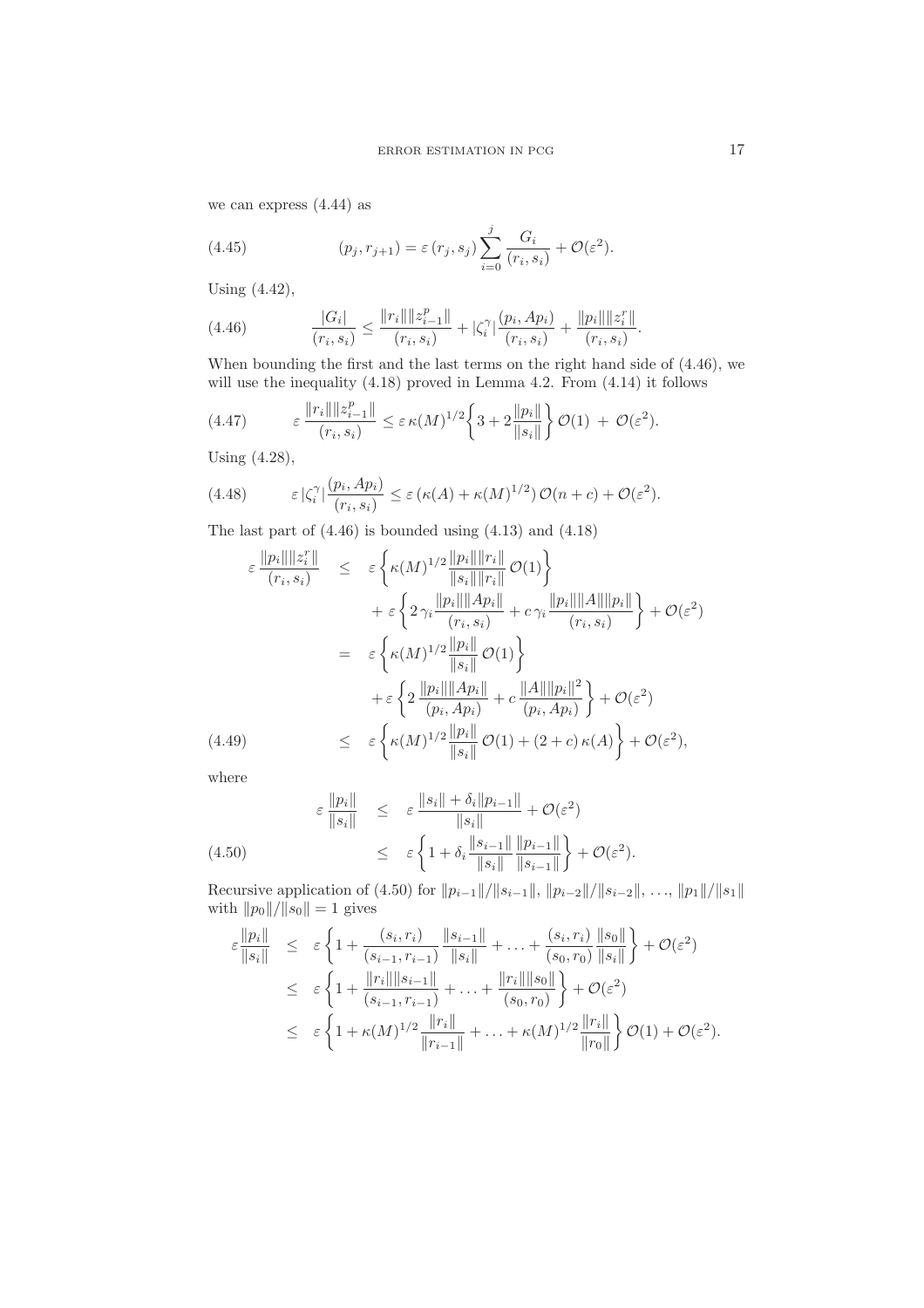The size of  $\varepsilon ||r_i||/||r_k||$ ,  $i \geq k$  is, according to (4.34), less or equal than the value  $\varepsilon \kappa(A)^{1/2} + \mathcal{O}(\varepsilon^2)$ . Consequently,

(4.51) 
$$
\varepsilon \frac{\|p_i\|}{\|s_i\|} \leq \varepsilon \{1 + i \kappa(A)^{1/2} \kappa(M)^{1/2}\} \mathcal{O}(1) + \mathcal{O}(\varepsilon^2).
$$

Denote

$$
\kappa(A, M) \equiv \max(\kappa(A), \kappa(M)\kappa(A)^{1/2}).
$$

Summarizing (4.47), (4.48), (4.49) and (4.51), the ratio  $\varepsilon |G_i|/(r_i, s_i)$  is bounded as

(4.52) 
$$
\varepsilon \frac{|G_i|}{(r_i, s_i)} \leq \varepsilon \kappa(A, M) \mathcal{O}(8 + 3c + 2n + 3i) + \mathcal{O}(\varepsilon^2).
$$

Combining this result with (4.45) proves the following theorem.

THEOREM 4.3. Let  $\varepsilon (n + c) \kappa (A) \ll 1$ ,  $\varepsilon n^2 \kappa (M) \ll 1$ . Then the local orthogonality between the direction vectors and the iteratively computed residuals is in the finite precision implementation of the preconditioned conjugate gradient method  $(4.9)$ – $(4.11)$  and  $(4.15)$ – $(4.16)$  bounded by

(4.53) 
$$
|(p_j, r_{j+1})| \le \varepsilon (r_j, s_j) \kappa(A, M) \mathcal{O}((j+1)(8+3c+2n+3j)) + \mathcal{O}(\varepsilon^2)
$$

where

$$
\kappa(A, M) \equiv \max(\kappa(A), \kappa(M)\kappa(A)^{1/2}).
$$

# 4.4 Finite precision analysis – conclusions

We now return to (4.39) and finalize our discussion. Using (4.40) and (4.45),

(4.54) 
$$
||x - x_j||_A^2 - ||x - x_{j+1}||_A^2 = \gamma_j(r_j, s_j) + \varepsilon \gamma_j(r_j, s_j) \Big\{ \zeta_j^{\gamma} \frac{(p_j, Ap_j)}{(r_j, s_j)} + 2 \sum_{i=0}^j \frac{G_i}{(r_j, s_j)} \Big\} + 2\varepsilon \{ (f_{j+1} + Az_j^x)^T (x_{j+1} - x_j) + (r_{j+1}, z_j^x) \} + \mathcal{O}(\varepsilon^2).
$$

The term

$$
E_j^{(1)} \equiv \varepsilon \left\{ \zeta_j^{\gamma} \frac{(p_j, Ap_j)}{(r_j, s_j)} + 2 \sum_{i=0}^j \frac{G_i}{(r_j, s_j)} \right\}
$$

is bounded using  $(4.28)$  and  $(4.52)$ ,

$$
(4.55) \quad |E_j^{(1)}| \le \varepsilon \kappa(A,M) \mathcal{O}(2n + 2c + 2(j+1)(8 + 3c + 2n + 3j))) + \mathcal{O}(\varepsilon^2).
$$

We write the remaining term on the right hand side of (4.54) proportional to  $\varepsilon$ 

$$
(4.56) \qquad 2\varepsilon \left\{ (f_{j+1} + Az_j^x)^T (x_{j+1} - x_j) + (r_{j+1}, z_j^x) \right\} \equiv \|x - x_j\|_A E_j^{(2)}
$$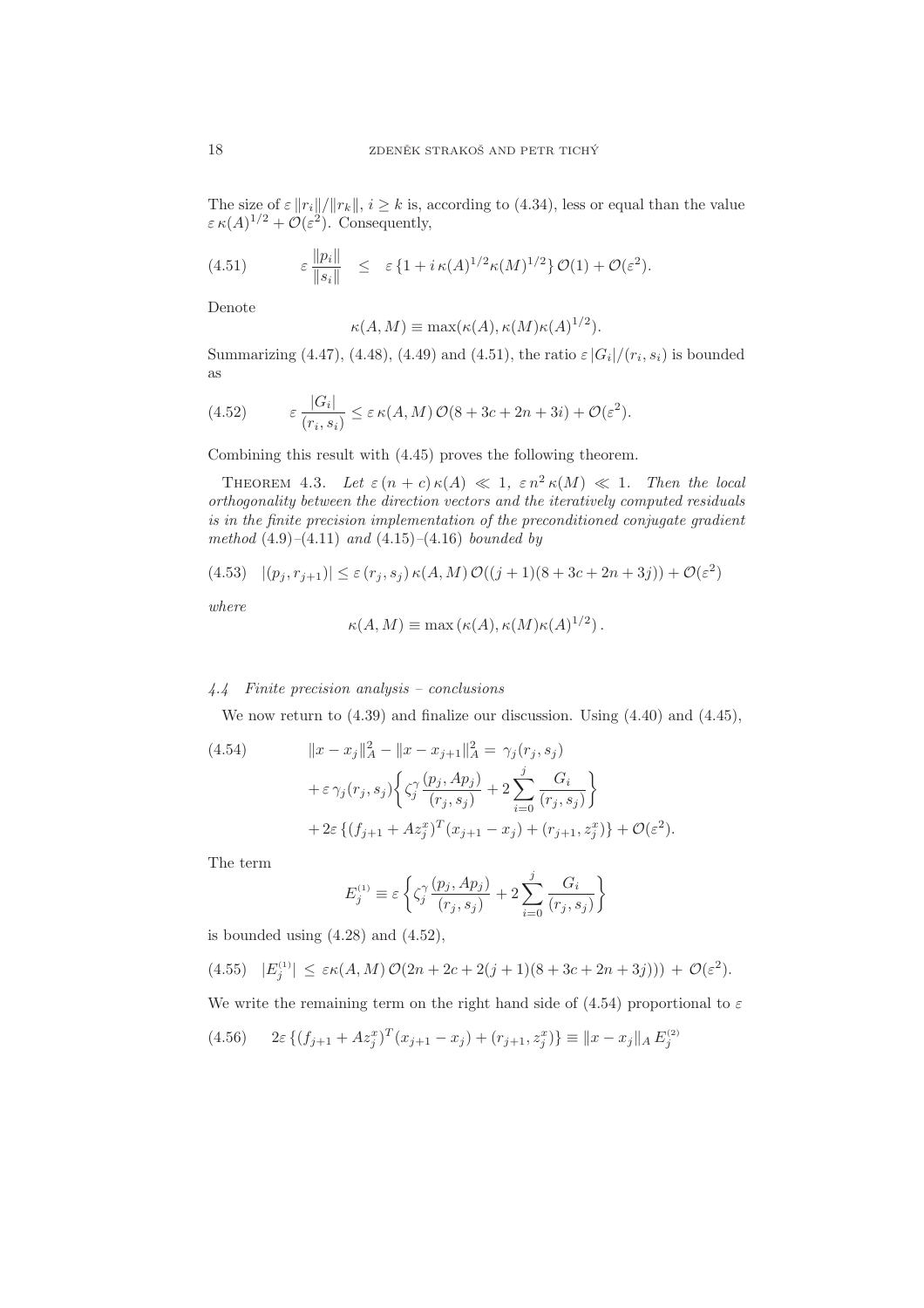where

$$
|E_j^{(2)}| = 2\varepsilon \left| (f_{j+1} + Az_j^x)^T \left( \frac{x_{j+1} - x + x - x_j}{\|x - x_j\|_A} \right) + \frac{(r_{j+1}, z_j^x)}{\|x - x_j\|_A} \right|
$$
  
(4.57) 
$$
\leq 2\varepsilon \left\{ 2 \left( \|f_{j+1}\| \lambda_1^{-1/2} + \|A\|^{1/2} \|z_j^x\| \right) + \|A\|^{1/2} \|z_j^x\| \right\}.
$$

With (4.30) and (4.12),

$$
|E_j^{(2)}| \leq 4\varepsilon ||A||^{1/2} \kappa (A)^{1/2} (||x|| + \max_{0 \leq i \leq j+1} ||x_i||) \mathcal{O}(jc)
$$
  
+ 5||A||^{1/2} \varepsilon (3||x\_j|| + 2||x\_{j+1}||) + \mathcal{O}(\varepsilon^2)  
(4.58) 
$$
\leq \varepsilon ||A||^{1/2} \kappa (A)^{1/2} (||x|| + \max_{0 \leq i \leq j+1} ||x_i||) \mathcal{O}(4jc + 25) + \mathcal{O}(\varepsilon^2).
$$

Finally, using the fact that the monotonicity of the A-norm is with small additional inaccuracy preserved also in finite precision PCG computations (see also the discussion following (4.33)), we obtain the finite precision analogy of (3.6), which is formulated as a theorem.

THEOREM 4.4. Let  $\varepsilon (n + c) \kappa (A) \ll 1$ ,  $\varepsilon n^2 \kappa (M) \ll 1$ . Then the PCG approximate solutions computed in finite precision arithmetic satisfy

(4.59) 
$$
||x - x_j||_A^2 - ||x - x_{j+d}||_A^2 = \nu_{j,d}
$$
  
  $+ \nu_{j,d} E_{j,d}^{(1)} + ||x - x_j||_A E_{j,d}^{(2)} + O(\varepsilon^2),$ 

where

(4.60) 
$$
\nu_{j,d} = \sum_{i=j}^{j+d-1} \gamma_i (r_i, s_i).
$$

The terms due to rounding errors are bounded by

$$
(4.61) \quad |E_{j,d}^{(1)}| \leq \varepsilon \kappa(A,M) \, p^{(1)}(n,d) + O(\varepsilon^2),
$$
  

$$
|E_{j,d}^{(2)}| \leq \varepsilon ||A||^{1/2} \kappa(A)^{1/2} (||x|| + \max_{0 \leq i \leq j+1} ||x_i||) \, p^{(2)}(n,d) + O(\varepsilon^2),
$$

where

$$
\kappa(A, M) \equiv \max(\kappa(A), \kappa(M)\kappa(A)^{1/2}),
$$

 $p^{_{(1)}}\!(n,d)$  and  $p^{_{(2)}}\!(n,d)$  represent small degree polynomials in  $n$  and  $d$  independent of any other variables.

Based on the assumptions we consider  $|E_{j,d}^{(1)}| \ll 1$ . Then, assuming that the A-norm of the error reasonably decreases, the numerically computed value  $\nu_{j,d}$ gives a good estimate for the A-norm of the error  $||x - x_j||_A^2$  until

$$
||x - x_j||_A \, |E_{j,d}^{(2)}| \ll ||x - x_j||_A^2,
$$

which is equivalent to

(4.62) 
$$
||x - x_j||_A \gg |E_{j,d}^{(2)}|.
$$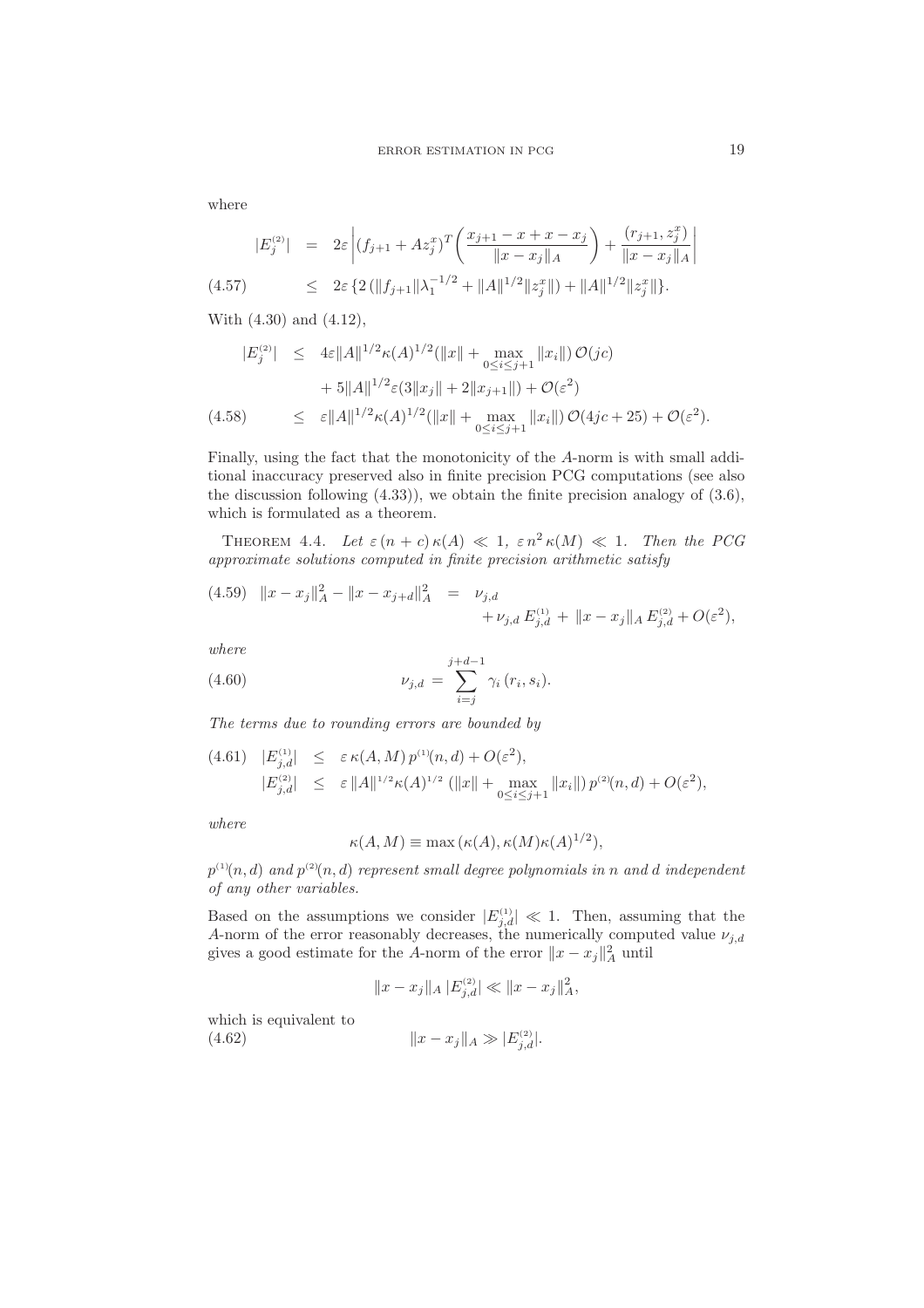The quantity  $E_{j,d}^{(2)}$  represents various terms. Its upper bound is, apart from  $\kappa(A)^{1/2}$ , which comes into play as an effect of the worst-case rounding error analysis, linearly dependent on an upper bound for  $||x - x_0||_A$ . The value of  $E_{j,d}^{(2)}$  is (similar to terms or constants in any other rounding error analysis) not important. What is important is the following possible interpretation of (4.62): until  $||x - x_j||_A$  reaches a level close to  $\varepsilon ||x - x_0||_A$ , the computed estimate  $\nu_{j,d}^{1/2}$ must work.

Please note that  $\nu_{i,d}$  represents here the exact value determined from the computed inputs  $\gamma_i$ ,  $r_i$  and  $s_i$ . In fact, we should consider the computed value fl[ $\nu_{i,d}$ ]. Additional rounding errors in evaluating the formula (4.60) are, however, negligible in comparison to the other rounding error terms in (4.59), and need not be considered here.

### 5 Numerical experiments

We test our theoretical results on three linear systems with a symmetric positive definite matrix  $A$ . The first two systems (by R. Kouhia) arise from cylindrical shell modeling. The matrices are large and sparse, and PCG represents a natural choice for solving the systems in practical computations. The third system (by P. Benner) appears in large-scale control problems. PCG is not used for practical solution of the last (rather small) system. We use it here for illustration how the estimate of the A-norm of the error works for this type of problems. We describe the problems in more details.

The system s3dkt3m2. The collection Cylshell (by R. Kouhia) from the electronic library Matrix Market [25] contains matrices that represent low order finite element discretization of a shell element test, the pinched cylinder. An illustration of the mesh for this problem provided by R. Kouhia is given below.



In our experiments we use the matrix  $\text{sdkt3m2}$  of the order  $n = 90449$ . The matrix has  $nnz(A) = 1921955$  nonzero elements, and the condition number  $\kappa(A) = 3.62e+11$ . Only the last element of the right-hand side vector b is nonzero, which corresponds to the given physical problem (for more details see [24] and the references in [24]). The preconditioner was determined by incomplete Cholesky decomposition with no fill-in.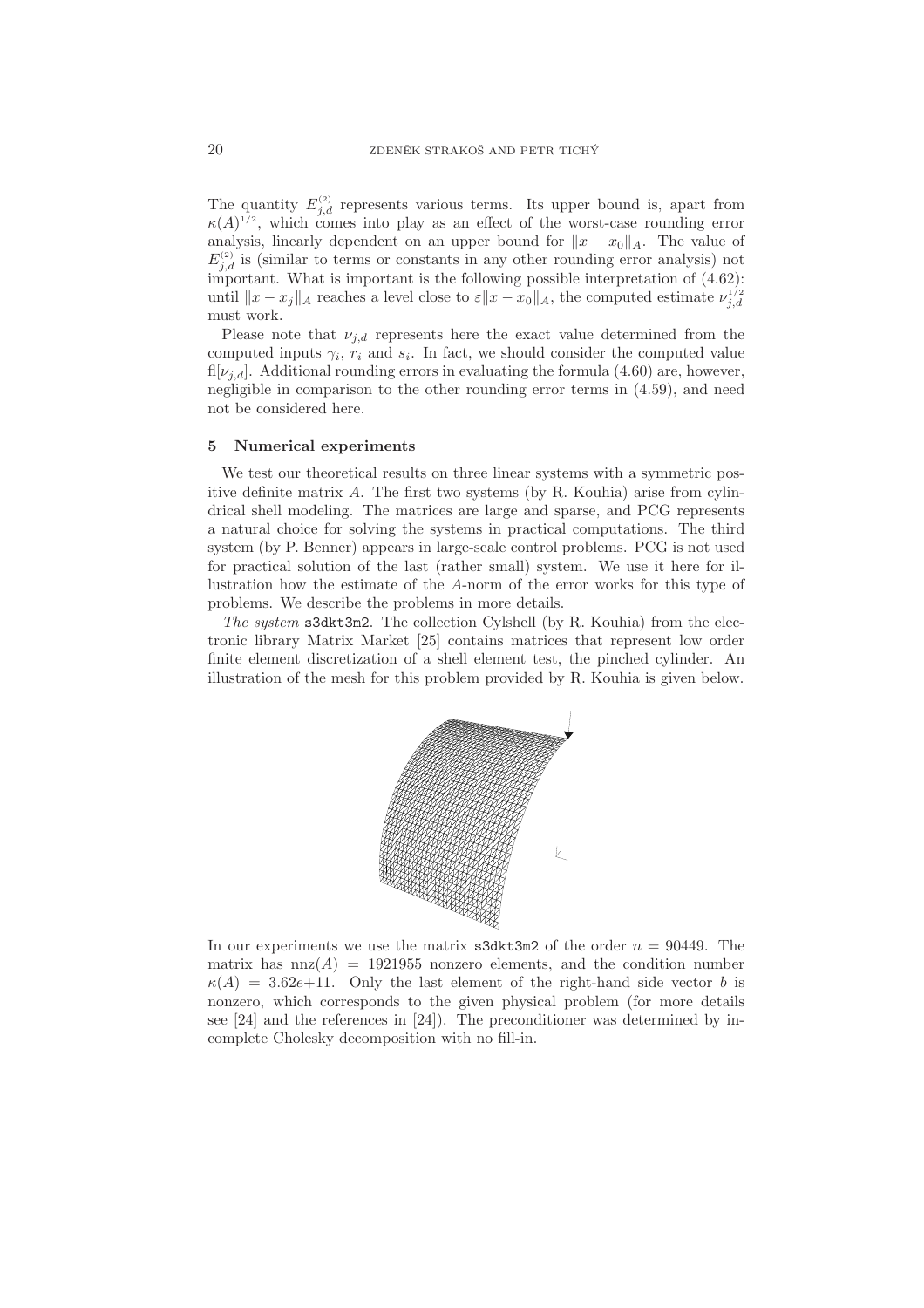The system tube. The second system is given at the R. Kouhia's homepage http://www.hut.fi/~kouhia/ (the system tube1-2). The tube is a cylindrical shell with the constant wall thickness, loaded with an axial stress distribution at both ends. The mesh is refined at the center, and it is almost uniform towards the ends.



The order of the matrix A is  $n = 21498$ ,  $nnz(A) = 894490$ . The factor L of the preconditioner  $M$  is determined by the incomplete Cholesky decomposition with the drop tolerance  $1e-5$ ,  $nnz(L) = 4384369$ .

The system stahl. We consider the problem of optimal cooling of steel profile, that arises, e.g. in a rolling mill when different steps in the production process require different temperatures of the raw material. The problem is modeled using a boundary control (given by the temperature of the cooling fluid) for a heat-diffusion process described by the linearized heat equations. This leads to the Lyapunov equations that are solved by the ADI iterations. For more detail about this problem see [9]. We test the proposed estimates on the system from the initial step of the ADI iteration. The matrix is of the order  $n = 5177$ ,  $\kappa(A) = 1.56e+05$ , nnz $(A) = 35241$ . The system is preconditioned by incomplete Cholesky decomposition with no fill-in.

In all experiments we use the initial approximation  $x_0 = 0$ . We do not tune the preconditioner for the best performance; our aim is to demonstrate the behaviour of the A-norm of the error estimate in practical computations. The substitutes for the exact solutions  $x$  used in the figures are for each system computed in two steps: 1. We apply PCG to the system and iterate until ultimate level of accuracy is reached (the norm of true and recursive residuals start to differ). 2. We apply PCG to the system for the second time, with the initial approximation given by the approximate solution computed in the first step. In comparison with the direct Cholesky decomposition solver the approximate solutions computed in this way give in our examples smaller residual norm. They represent for our purpose sufficiently accurate approximations to the exact solutions  $x$ .

In experiments with the system s3dkt3m2 we use a Fortran program CG6 provided us by M. Tuma. The other two systems are solved using our implementation of PCG in Matlab 6.5; we use the Matlab-function cholinc to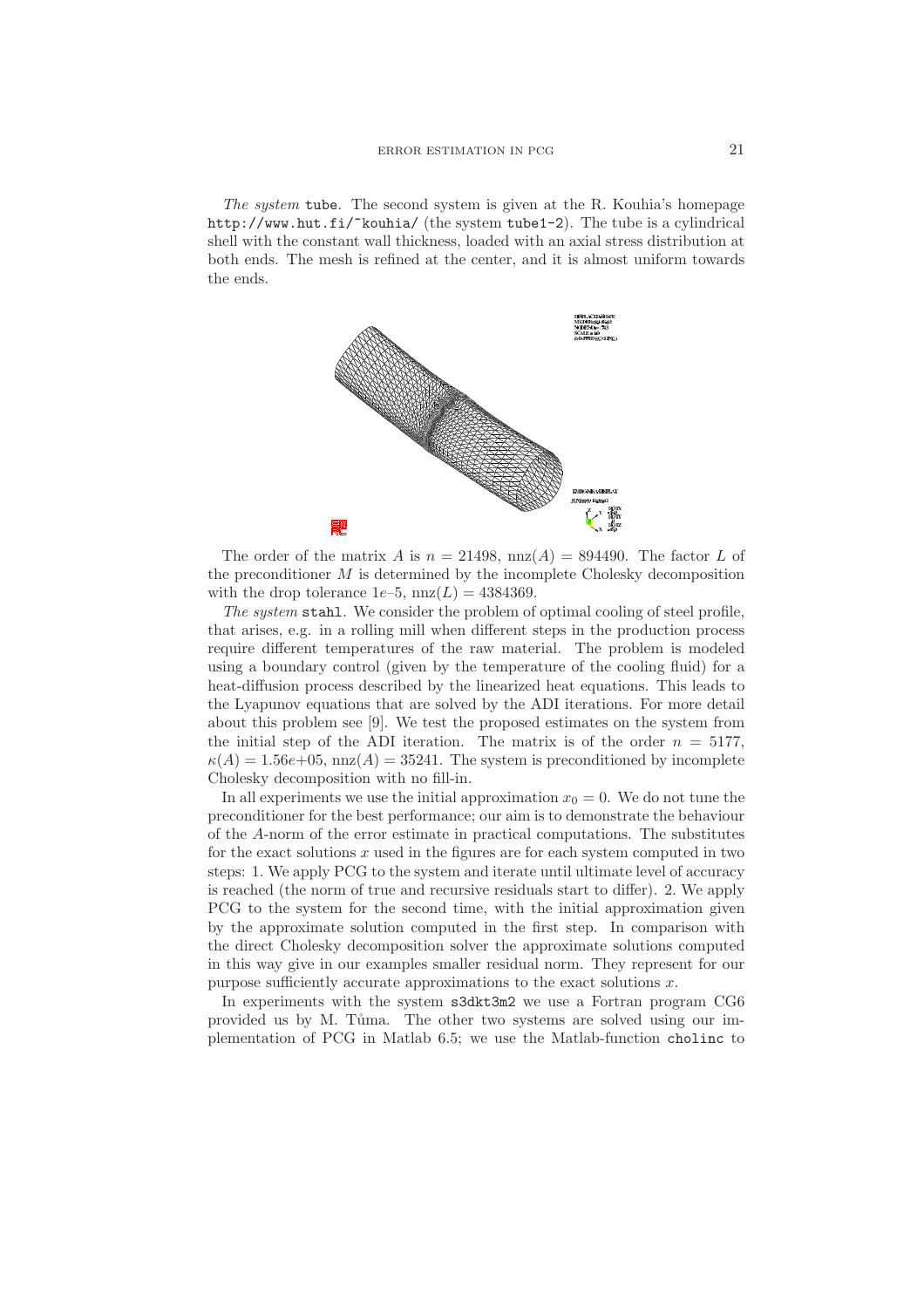

Figure 5.1: The system s3dkt3m2. In an extremal case of very slow PCG convergence the estimate  $\nu_{j,d}^{1/2}$  can significantly underestimate the actual A-norm of the error (left part). The estimate  $\varrho_{j,d}^{1/2}$  of the relative A-norm of the error (right part) is in general much tighter than the estimate of the A-norm of the error.

determine the incomplete Cholesky decomposition of the matrix A. All experiments were performed on a AMD Athlon XP 2100+ personal computer with machine precision  $\varepsilon \sim 10^{-16}$ .

# 5.1 Estimates for the A-norm of the error

In the first numerical experiment we test the estimate  $\nu_{j,d}^{1/2}$  of the A-norm of the error and the estimate  $\varrho_{j,d}^{1/2}$  of the relative A-norm of the error in PCG applied to the three systems described above. The results are presented in the figures Figure 5.1 (s3dkt3m2), Figure 5.2 (tube) and Figure 5.3 (stahl). All three figures consist of two parts. The left part includes various convergence characteristics: the A-norm of the error  $||x - x_j||_A$  (dashed line), its estimate  $\nu_{j,d}^{1/2}$  for some particular value of the parameter d (bold solid line), the residual norm  $||b - Ax_j||$ (dash-dotted line) and the normwise backward error  $||b-Ax_j||/||A|| ||x_j||+||b||$ ) (dotted line). In the right part of the figure we plot the relative A-norm of the error  $||x - x_j||_A/||x||_A$  (dashed line) and its estimates  $\rho_{j,d}^{1/2}$  for different values of  $d$  (solid lines). The bold line corresponds to the same value of  $d$  as the bold line in the left part of the figure.

Figure 5.1 ( $s3dkt3m2$ ), *left part*. We start with the most difficult situation when the A-norm of the error (dashed line) almost stagnates for many steps (here up to the iteration  $\sim 2400$ ). Then the estimate  $\nu_{j,d}^{1/2}$  (bold solid line) can give a poor information about the actual A-norm of the error. The values of  $||x - x_j||_A$  and  $\nu_{j,d}^{1/2}$ , can significantly differ even for a considerably large value of the parameter  $d$  (here  $d = 200$ ). Please notice that the situation just described is not frequent in practical computations. It corresponds to an extremely slow convergence of PCG, i.e. to the case of very difficult problem which is hard to precondition. We have chosen such problem on purpose to show the possible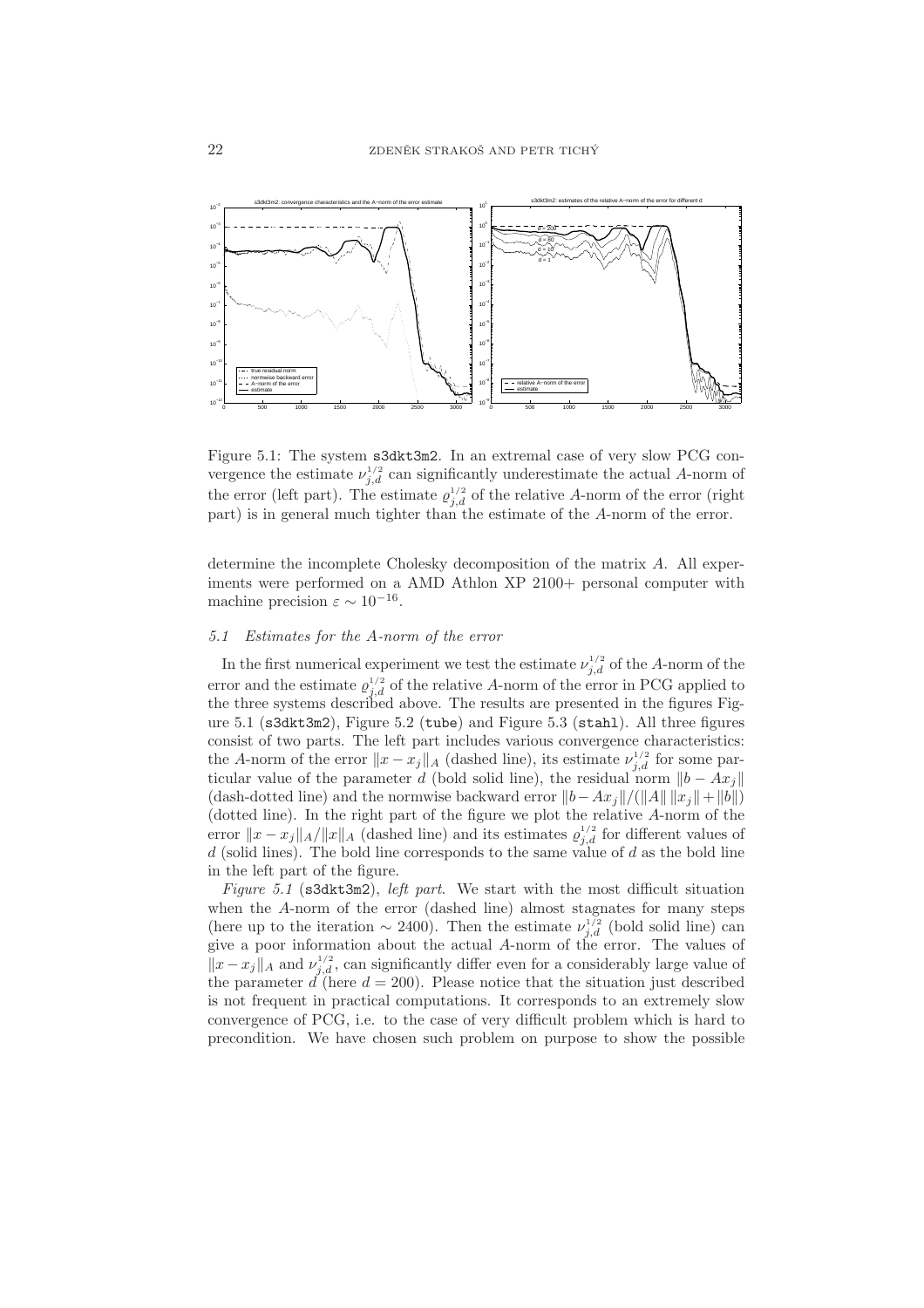drawback of the proposed error estimator. We emphasize that this situation represents an extremal case. Typical situation is demonstrated below on Figure 5.2 (tube) and Figure 5.3 (stahl). As soon as the convergence takes place (around the iteration 2400), we get a tight lower bound for the A-norm of the error.

In CG, we often observe a close correlation between the behaviour of the residual norm and the estimate  $\nu_{j,d}^{1/2}$  for small values of d. This is a consequence of the fact that in ordinary CG the coefficients  $\gamma_j$  usually oscillate around some value and, apart from this oscillations, the behaviour of  $||r_i||$  determines the behaviour of  $\nu_{j,d}^{1/2}$ . Similar phenomenon appears also in the PCG iterations. Here  $\nu_{j,d}$  and  $(r_j, M^{-1}r_j)$  (the squared  $M^{-1}$ -norm of the residual  $r_j$ ) are correlated for small values of d. The  $M^{-1}$ -norm of the residual  $r_j$  frequently behaves in practical computation similarly as a constant multiple of the Euclidean norm of the residual. Then the correlation between  $||r_j||$  and  $\nu_{j,d}^{1/2}$  is observed also in the PCG iterations. For larger values of d, however, there is, in general, no correlation between the behaviour of  $||r_j||$  and  $\nu_{j,d}^{1/2}$ . In the left part of Figure 5.1 (where  $d = 200$ ) we clearly see periods of decrease of  $||r_j||$  with simultaneous increase of  $\nu_{j,d}^{1/2}$ , and vice versa.

By the dotted line we plot the normwise backward error. After the convergence becomes steady, the values of  $||x_j||$  typically stabilize. The residual norm and the normwise backward error are then in a strong correlation. Until then, however, both characteristics can behave differently. This fact is demonstrated by the convergence curves in the first 500 iterations; the backward error decreases while the residual norm stagnates.

Figure 5.1 (s3dkt3m2), right part. In the right part of the Figure 5.1 we plot the relative A-norm of the error (3.8) (dashed line) and its estimate  $\rho_{j,d}^{1/2}$  for  $d = 1, d = 10, d = 80$  (solid lines) and  $d = 200$  (bold solid line). The estimate  $\varrho_{j,1}^{1/2}$ , and sometimes even  $\varrho_{j,10}^{1/2}$ ,  $\varrho_{j,80}^{1/2}$  and  $\varrho_{j,200}^{1/2}$ , are not tight when the A-norm of the error almost stagnates. In the other cases  $\rho_{j,1}^{1/2}$  as well as the bounds for the larger  $d$  are close to the considered convergence curve. By the bold solid line we plot the estimate for  $d = 200$ . In comparison to the left part of the Figure 5.1, the estimate of the relative A-norm of the error gives better results (it is closer to the approximated curve) than the estimate of the absolute A-norm of the error.

Figure 5.2 (tube), left part. When the A-norm of the error (dashed line) decreases rapidly (iterations  $350 - 400$ ), we can not visually distinguish this quantity from its estimate  $\nu_{j,d}^{1/2}$  (bold solid line). On the other hand, when the convergence is slow (iterations  $1 - 350$ ), the difference between the actual Anorm of the error and its estimate is observable but insignificant. The normwise backward error (dotted line) behaves similarly, apart from the difference in magnitude, as the residual norm (dash dotted line).

Figure 5.2 (tube), right part. The right part of the Figure 5.2 contains the curve of the relative A-norm of the error (dashed line) and its estimates for  $d = 1, d = 4$  (solid lines) and  $d = 20$  (bold solid line). For  $d = 1$ , the curve of the estimate is erratic. The irregularity of the curve is due to the oscillations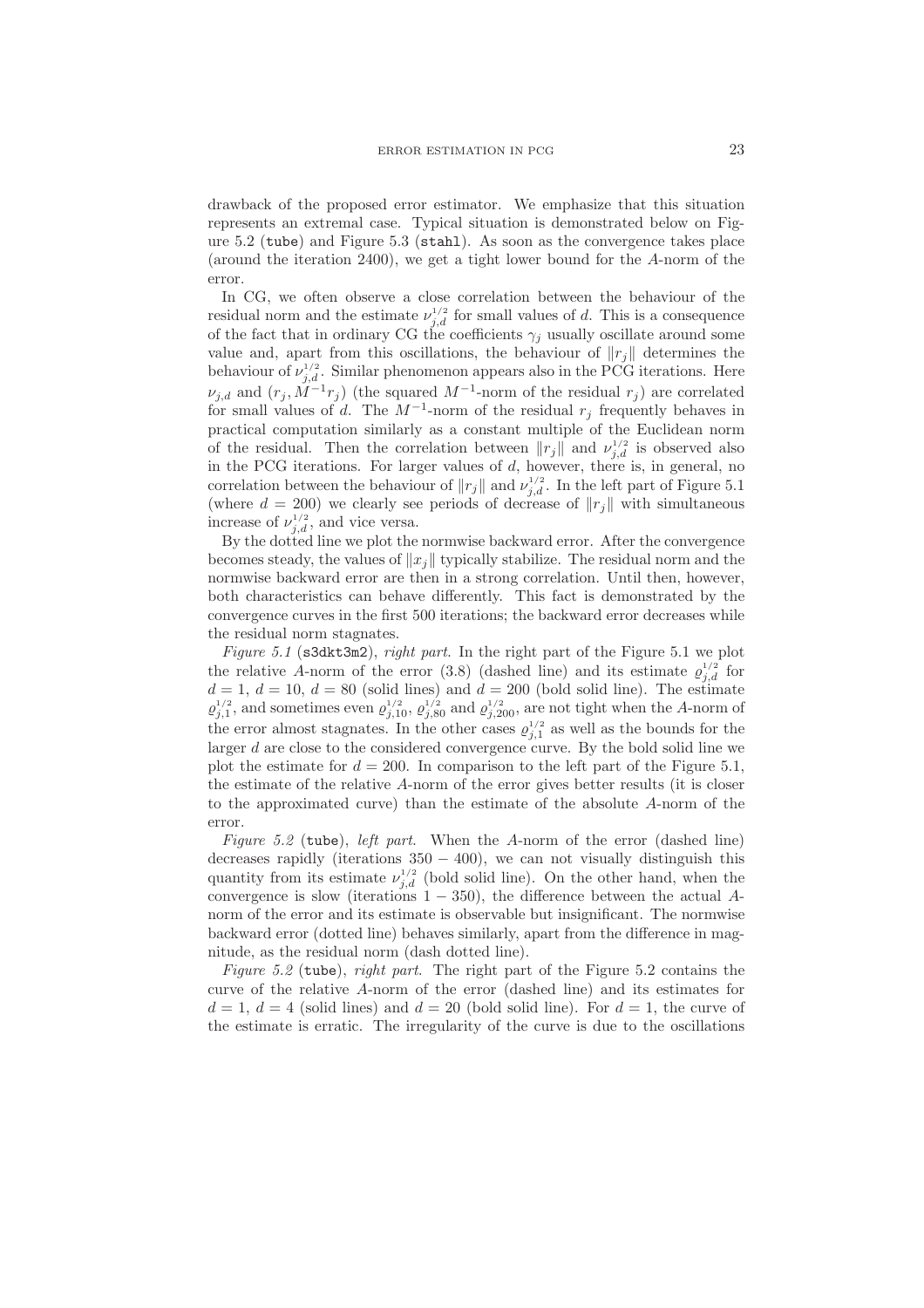

Figure 5.2: The system tube. Even a slow decrease of the A-norm of the error is sufficient for obtaining a satisfactory value of the estimate  $\nu_{j,d}^{1/2}$  of the A-norm of the error. The erratic behaviour for  $d = 1$  is caused by the oscillations of the coefficients  $\gamma_j$  (right part). By increasing the value of d, the curves are more smooth and closer to the relative A-norm of the error.

of the coefficients  $\gamma_j$ . The estimate  $\varrho_{j,1}^{1/2}$  does not differ from the actual relative A-norm of the error for more than a single order of magnitude, although the convergence is in iterations  $1-350$  slow. Increasing d provides a very good estimate throughout the whole computation.

Figure 5.3 (stahl), left part. The preconditioning by incomplete Cholesky decomposition represents here a very good choice; the convergence of the A-norm of the error (dashed line) is fast during the whole computation and the estimate (bold solid line) for the parameter  $d = 20$  describes very well the convergence curve.

Figure 5.3 (stahl), right part. The estimates of the relative A-norm of the error give a satisfactory information about the convergence also for small values of  $d (d = 1, d = 4)$ .

#### 5.2 Reconstruction of the convergence curve

Up to now we estimated the A-norm of the error at the iteration step  $j$  at the price of running  $d$  extra steps, and we considered  $d$  to be fixed. The simple form of the estimate  $\nu_{i,d}$ , see (3.6), (3.7) enables at the given iteration step j updating of the estimates of the A-norm of the error at the steps  $j - d$ ,  $j - 2d$ , ... at a negligible cost. Indeed, assuming, for simplicity of exposition, that  $j$  is a multiple of the chosen d (j mod  $d = 0$ ), the identity (3.6) gives

(5.1) 
$$
||x - x_{j-id}||_A^2 = \sum_{l=0}^i \nu_{j-ld,d} + ||x - x_{j+d}||_A^2, \quad i = 0, 1, \dots
$$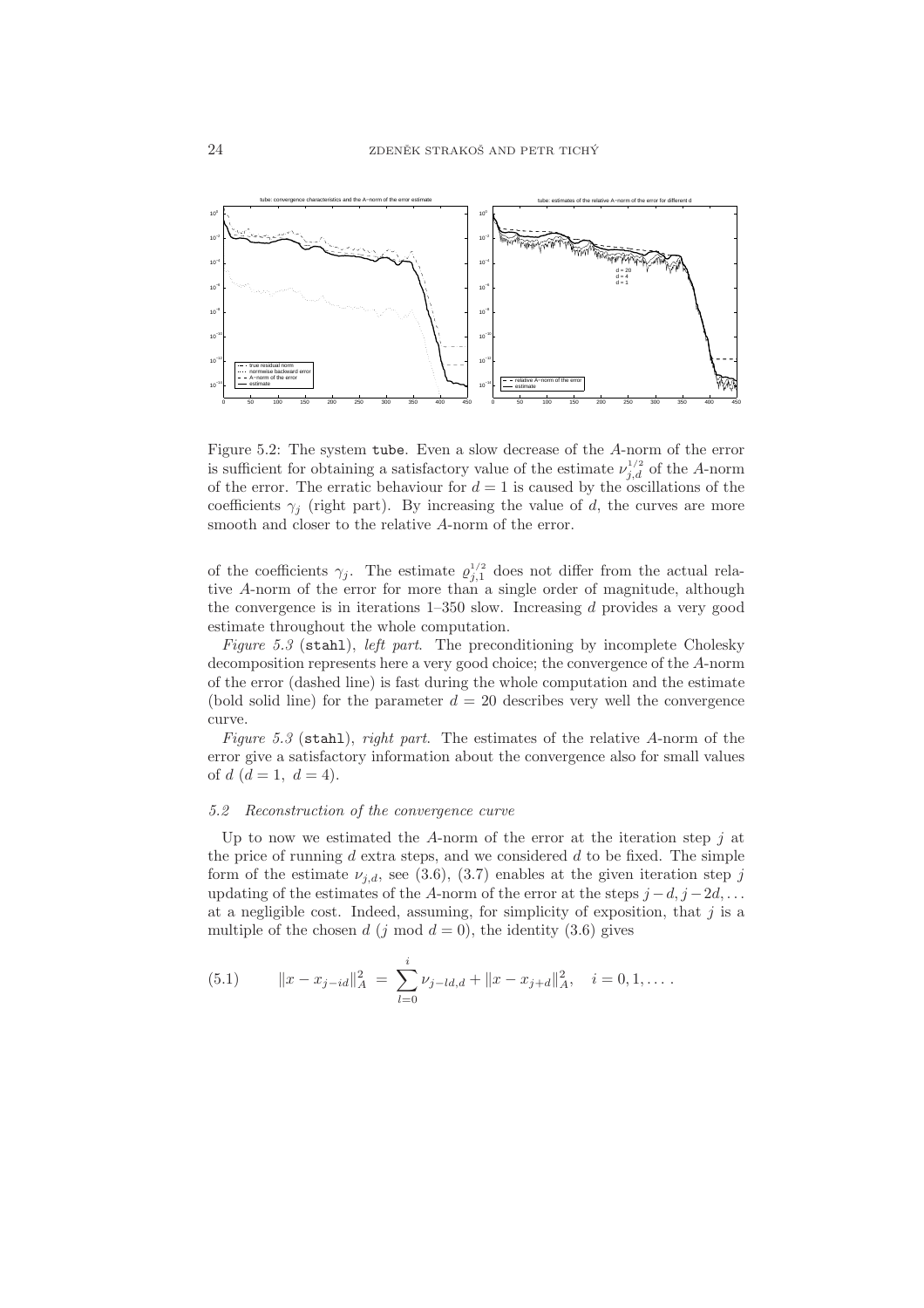

Figure 5.3: The system stahl. The estimates for the absolute and relative A-norm of the error are tight throughout the whole computation.



Figure 5.4: The system s3dkt3m2. The relative A-norm of the error (dashed line), the estimate of the relative A-norm of the error with  $d = 100$  (solid line) and the curves reconstructed at iterations 1000 (dots), 1700 (x-marks), 2200 (pentagrams) and 2500 (stars).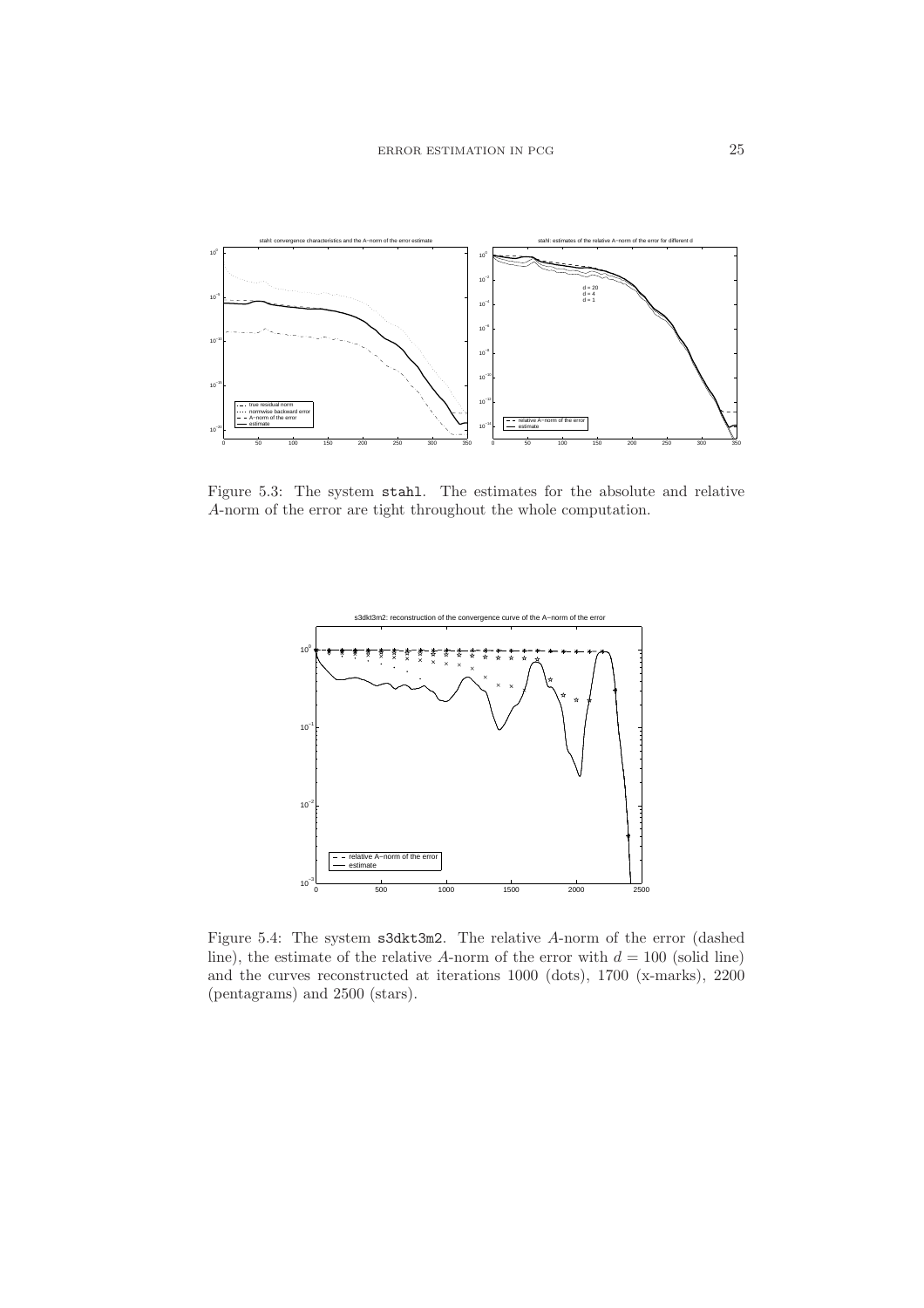In this way,

(5.2) 
$$
\nu_{j-id,(i+1)d}^{1/2} = \left(\sum_{l=0}^{i} \nu_{j-ld,d}\right)^{1/2}
$$

approximates  $||x-x_{i-id}||_A$  with the inaccuracy at most  $||x-x_{i+d}||_A$ . In practical computations we can simply store the values of  $\nu_{0,d}$ ,  $\nu_{d,d}$ ,  $\nu_{2d,d}$ , ...,  $\nu_{j-d,d}$ , and with the additional d steps update the estimates for the A-norm of the error in the steps  $0, d, 2d, \ldots, i - d$  to

$$
\nu_{0,j+d}^{1/2}, \nu_{d,j}^{1/2}, \nu_{2d,j-d}^{1/2}, \ldots, \nu_{j-d,2d}^{1/2}.
$$

Dividing by  $\nu_{0,j+d}^{1/2}$  we get the corresponding values of the estimates  $\varrho_{d,j}^{1/2}$ ,  $\varrho_{2d,j}^{1/2}$ ,  $\ldots$ ,  $\varrho_{j-d,2d}^{1/2}$  for the relative A-norm of the error. We illustrate this "reconstruction" of the convergence curve in Figure 5.4, computed for the problem s3dkt3m2 with  $d = 100$ , where we plot the relative A-norm of the error (dashed line), its estimate  $\varrho_{j,d}^{1/2}$  (solid line) and the updated estimates of the relative A-norm of the error computed for  $j = 1000$  (dots),  $j = 1700$  (x-marks),  $j = 2200$  (pentagrams) and  $j = 2500$  (stars). Please notice that when  $||x - x_j||_A$  almost stagnates, the updated estimates can significantly differ from the original ones represented by the solid line.

We point out that in this paper we deal with evaluation of convergence, and we left heuristics for proper stopping criteria to further investigation. The problem s3dkt3m2 illustrates that the last question is not trivial. Though, e.g., the computed estimates (even those updated at the iteration  $j = 2200$ ) significantly decrease in the iterations 1800-2000, the actual value of the A-norm of the error still almost stagnates. We emphasize that neither the residual norm nor the normwise backward error reliably indicate the convergence of the A-norm of the error (cf. Fig. 5.1, iterations 1800-2000).

#### 5.3 Comparison of the convergence characteristics

In Figure 5.5 we plot various convergence characteristics and error estimates for the system tube. We have used  $d = 4$  (left part) and  $d = 40$  (right part). The M-norm of the error  $||x - x_j||_M$  (dash-dotted line), the Euclidean norm of the error  $||x - x_j||$  (bold solid line) and the A-norm of the error  $||x - x_j||_A$  (dashed line) show, except for a few initial iterations, similar behaviour. The estimates both of  $||x - x_j||_M$  and  $||x - x_j||_A$  are plotted by the solid lines (no confusion is possible; the line that is always under the dashed curve is the estimate of the A-norm of the error). The A-norm of the error is estimated more accurately than the M-norm of the error; while the estimate  $\nu_{j,d}^{1/2}$  differs for no more that one order of magnitude from  $||x - x_j||_A$ ,  $\tau_{j,d}^{1/2}$  differs often for about two orders of magnitude. The behaviour of both estimates is similar, but the peaks on the line representing  $\tau_{j,d}^{1/2}$  are higher than the peaks on the line representing  $\nu_{j,d}^{1/2}$ . For  $d = 4$  both estimates behave erratically, similarly to the residual norm (dotted line). By increasing the value of d, the estimates are smoother and closer to the approximated curves (see right part). The estimate of the M-norm of the error is in our example more sensitive to a slow decrease of error norms.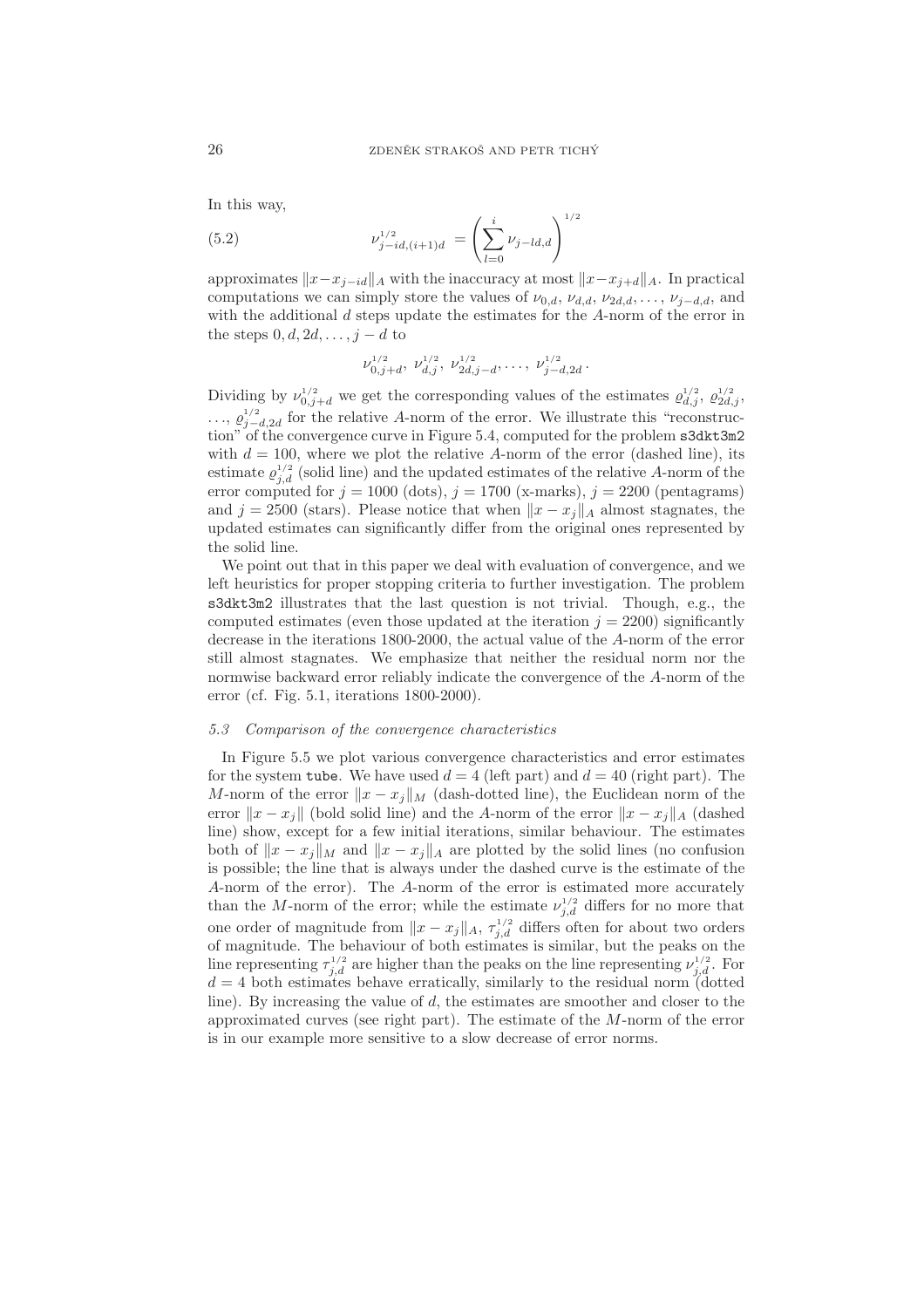

Figure 5.5: The system tube. The norms of the errors show similar behaviour. For  $d = 4$ , the estimates of  $||x - x_j||_M$  and of  $||x - x_j||_A$  behave erratically, similarly to the residual norm (left part). For  $d = 40$ , the estimates are smoother and closer to the approximated curves (right part).

### 6 Conclusions

We propose to incorporate the estimate for the A-norm of the error  $\nu_{j,d}^{1/2}$  (see (3.7)) and the estimate for the relative A-norm of the error  $\rho_{j,d}^{1/2}$  (see (3.13)) into software realizations of the PCG method. They are simple and numerically stable, and can complement with a great benefit the quantities commonly used for evaluating convergence. The estimates are tight if the A-norm of the error reasonably decreases. With a good preconditioner ensuring fast convergence we get an authentic information about convergence in terms of the A-norm of the error. Similarly, the estimate  $\tau_{j,d}^{1/2}$  (see (3.17)) for the M-norm of the error should be used whenever appropriate.

The proposed estimates can be combined with the standard quantities, such as residual norm or normwise backward error, for constructing a proper stopping criteria. The last topic as well as the (variable) choice of the parameter  $d$  in the estimates still needs further work.

### Acknowledgment

The authors wish to thank to R. Kouhia, M. Tuma and P. Benner for their invaluable help, advice and sharing results of their work, which made possible to prepare the experimental part of our paper, and to J. Liesen for his comments which improved the presentation.

#### REFERENCES

1. M. Arioli, A stopping criterion for the conjugate gradient algorithms in a finite element method framework, Numer. Math., 97 (2004), pp. 1–24.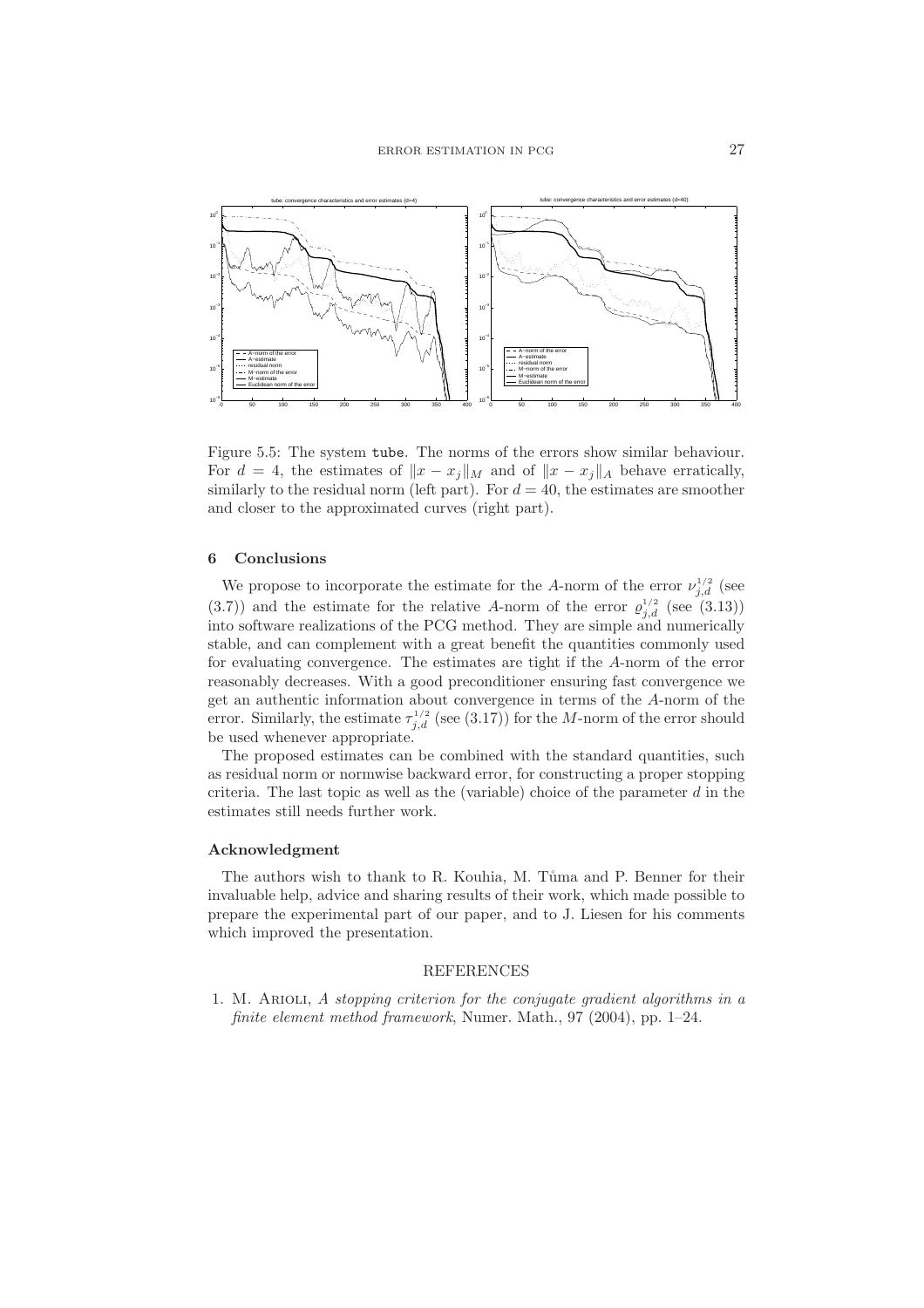- 2. M. ARIOLI, J. W. DEMMEL, AND I. S. DUFF, Solving sparse linear systems with sparse backward error, SIAM J. Matrix Anal. Appl., 10 (1989), pp. 165– 190.
- 3. M. Arioli, I. Duff, and D. Ruiz, Stopping criteria for iterative solvers, SIAM J. Matrix Anal. Appl., 13 (1992), pp. 138–144.
- 4. M. Arioli, E. Noulard, and A. Russo, Stopping criteria for iterative methods: applications to PDE's, Calcolo, 38 (2001), pp. 97–112.
- 5. O. Axelsson, Iterative solution methods, Cambridge University Press, 1994.
- 6. O. Axelsson and I. Kaporin, Error norm estimation and stopping criteria in preconditioned conjugate gradient iterations, Numer. Linear Algebra Appl., 8 (2001), pp. 265–286.
- 7. I. BABUŠKA, Mathematics of the verification and validation in computational engineering, Applications of Mathematics (to appear), (2003).
- 8. R. BARRETT, M. BERRY, T. F. CHAN, AND ET AL., Templates for the solution of linear systems: building blocks for iterative methods, Society for Industrial and Applied Mathematics (SIAM), Philadelphia, PA, 1994.
- 9. P. Benner, Solving large-scale control problems, To appear in IEEE Control Systems Magazine, (2004).
- 10. G. Dahlquist, S. Eisenstat, and G. H. Golub, Bounds for the error of linear systems of equations using the theory of moments, J. Math. Anal. Appl., 37 (1972), pp. 151–166.
- 11. G. DAHLQUIST, G. H. GOLUB, AND S. G. NASH, Bounds for the error in linear systems, in Proc. Workshop on Semi-Infinite Programming, R. Hettich, ed., Springer, Berlin, 1978, pp. 154–172.
- 12. P. DEUFLHARD, Cascadic conjugate gradient methods for elliptic partial differential equations: algorithm and numerical results, in Domain decomposition methods in scientific and engineering computing (University Park, PA, 1993), vol. 180 of Contemp. Math., Amer. Math. Soc., Providence, RI, 1994, pp. 29–42.
- 13. V. FRAYSSÉ, L. GIRAUD, S. GRATTON, AND J. LANGOU, A set of GMRES routines for real and complex arithmetics on on high performance computers, TR/PA/03/3, CERFACS, Toulouse Cedex, France, 2003.
- 14. G. H. GOLUB AND G. MEURANT, Matrices, moments and quadrature, in Proceedings of the 15-th Dundee Conference, June 1993, D. Sciffeths and G. Watson, eds., Longman Sci. Tech. Publ., 1994, pp. 105–156.
- 15. G. H. Golub and G. Meurant, Matrices, moments and quadrature. II. How to compute the norm of the error in iterative methods, BIT, 37 (1997), pp. 687–705. Direct methods, linear algebra in optimization, iterative methods (Toulouse, 1995/1996).
- 16. G. H. GOLUB AND Z. STRAKOŠ, Estimates in quadratic formulas, Numer. Algorithms, 8 (1994), pp. 241–268.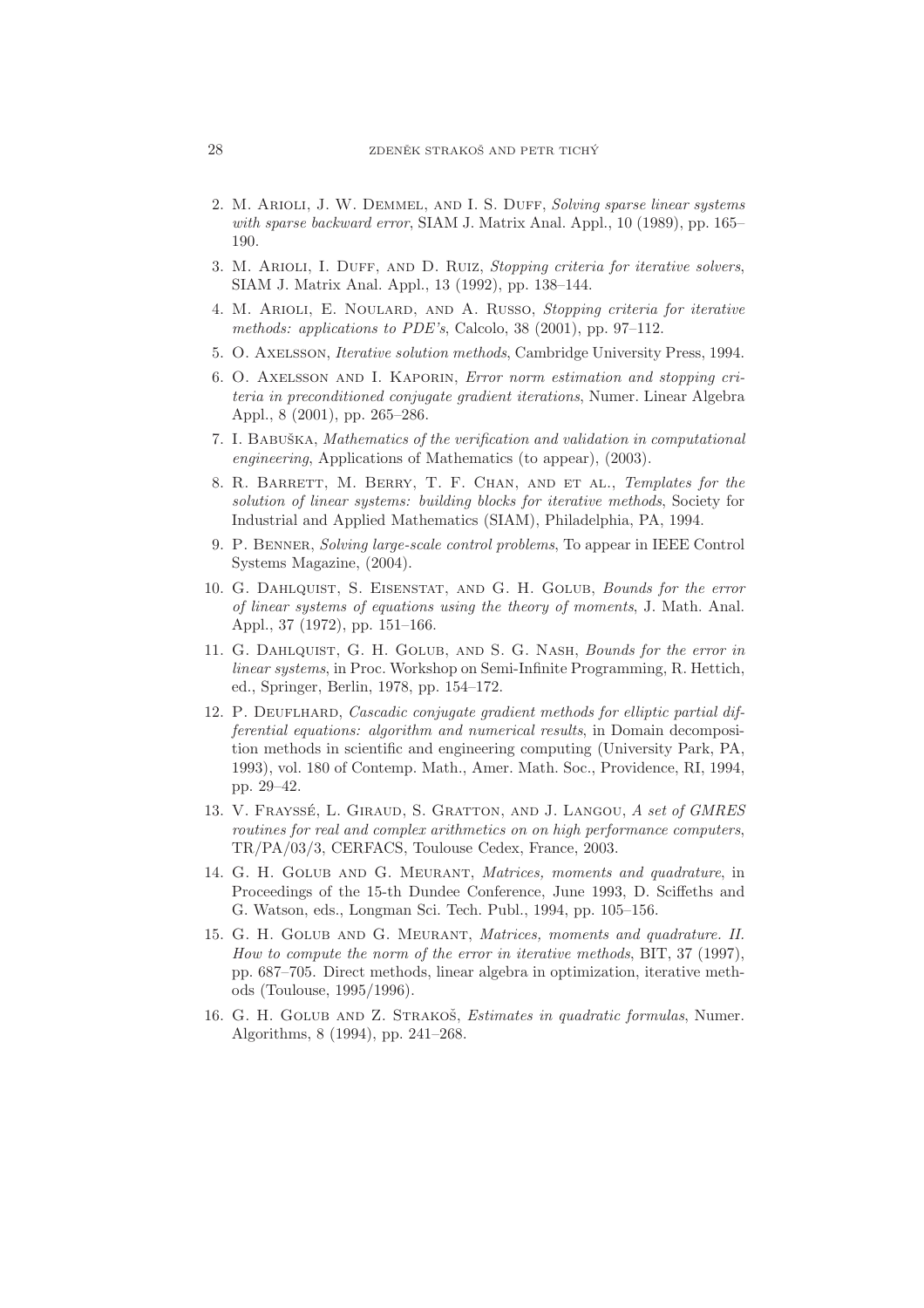- 17. G. H. Golub and C. van Loan, Matrix computation, The Johns Hopkins University Press, Baltimore MD, third ed., 1996.
- 18. A. GREENBAUM, Behavior of slightly perturbed Lanczos and conjugategradient recurrences, Linear Algebra Appl., 113 (1989), pp. 7–63.
- 19. A. Greenbaum, Estimating the attainable accuracy of recursively computed residual methods, SIAM journal on matrix analysis and applications, 18 (1997), pp. 535–551.
- 20. A. Greenbaum, Iterative methods for solving linear systems, vol. 17 of Frontiers in Applied Mathematics, Society for Industrial and Applied Mathematics (SIAM), Philadelphia, PA, 1997.
- 21. A. GREENBAUM AND Z. STRAKOŠ, Predicting the behavior of finite precision Lanczos and conjugate gradient computations, SIAM J. Matrix Anal. Appl., 13 (1992), pp. 121–137.
- 22. M. R. HESTENES AND E. STIEFEL, Methods of conjugate gradients for solving linear systems, J. Res. Nat. Bureau Standarts, 49 (1952), pp. 409–435.
- 23. N. J. Higham, Accuracy and stability of numerical algorithms, Society for Industrial and Applied Mathematics (SIAM), Philadelphia, PA, 1996.
- 24. R. Kouhia, Description of the CYLSHELL set, Laboratory of Structural Mechanics, Finland, May 1998. Matrix Market.
- 25. Matrix Market, http://math.nist.gov/MatrixMarket/. The Matrix Market is a service of the Mathematical and Computational Sciences Division of the Information Technology Laboratory of the National Institute of Standards and Technology.
- 26. G. Meurant, Computer solution of large linear systems, vol. 28 of Studies in Mathematics and its Applications, North-Holland Publishing Co., Amsterdam, 1999.
- 27. G. Meurant, Numerical experiments in computing bounds for the norm of the error in the preconditioned conjugate gradient algorithm, Numerical Algorithms 22, 3-4 (1999), pp. 353–365.
- 28. G. Meurant, Towards a reliable implementation of the conjugate gradient method. Invited plenary lecture at the Latsis Symposium: Iterative Solvers for Large Linear Systems, Zurich, February 2002.
- 29. E. NOULARD AND M. ARIOLI, Vector stopping criteria for iterative methods: Theoretical tools, pubblicazioni n. 956, Instituto di Analisi Numerica, Pavia, Italy, 1995.
- 30. W. OETTLI AND W. PRAGER, Compatibility of approximate solution of linear equations with given error bounds for coefficients and right-hand sides, Numer. Math., 6 (1964), pp. 405–409.
- 31. C. C. Paige, Error analysis of the lanczos algorithm for tridiagonalizing a symmetric matrix, J. Inst. Maths. Applics, 18 (1976), pp. 341–349.